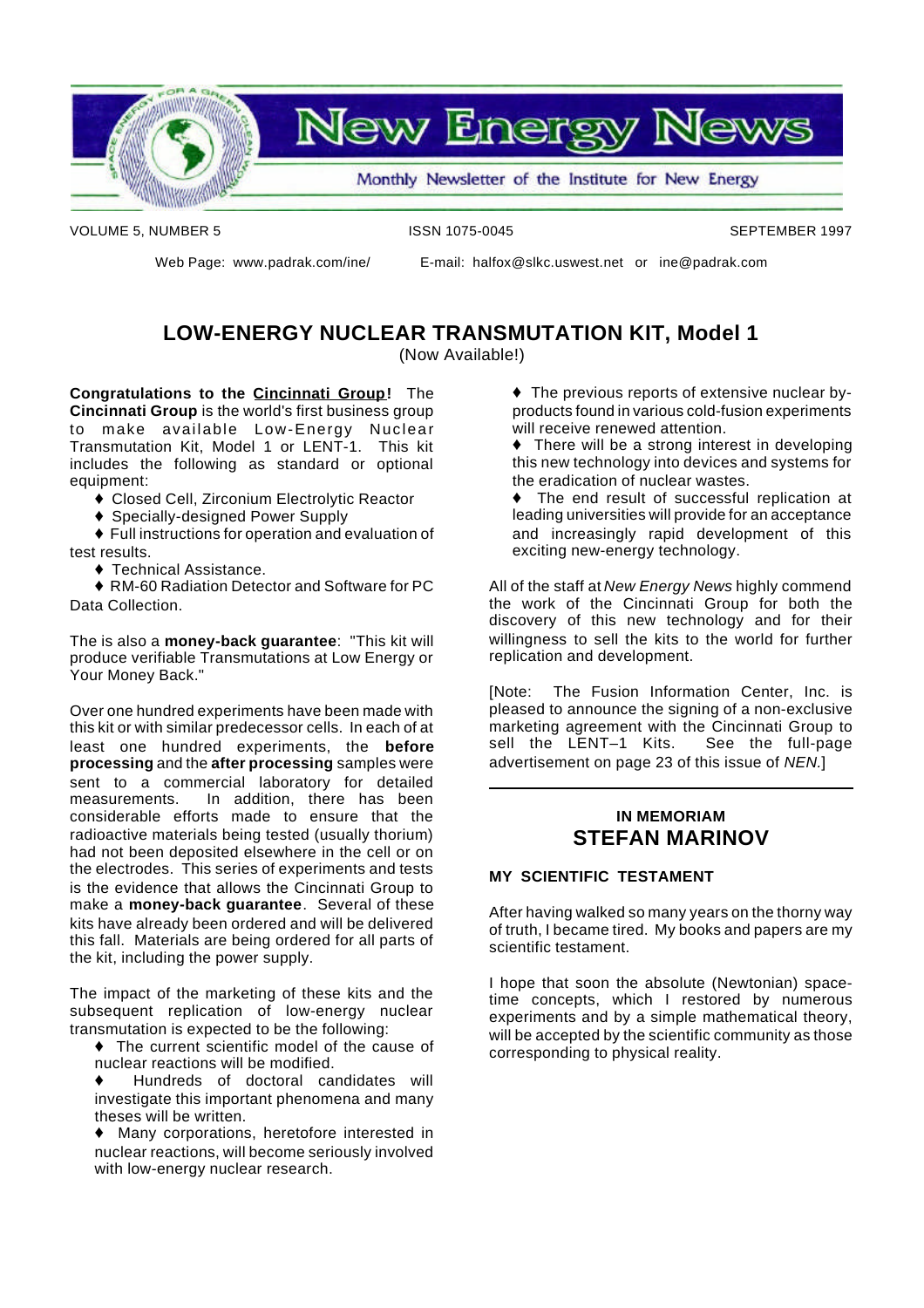I hope that the perpetual motion machines, of which I constructed many prototypes without closing the energetic circle, will successfully be built by other people.

And if my achievements in space-time physics, in electrodynamics and in the domain of the violation of the laws of conservation will be silenced also after my death, by leaving this world I can only repeat the eternal words: *feci quod potui.*

Graz, Austria, 15 July 1997 /s/ Stefan Marinov

#### **A STRONG VOICE IS MISSING**

A tribute to Stefan Marinov

Before Stefan Marinov decided that there were kinder and gentler friends to be met, he left this **Last Will and Testament** dated 15 July 1997:

My death is no person's fault.

Please notify the following of my death:

My son, Maxim Marinov, my wife Elena Kiriakova... in Sofia.

My son is a Substitute Minister of Bulgarian Industry and speaks English. My brother, Nicholas Marinov, is a resident of Sydney but presently on an extended journey through Europe. These three people are my heirs. I wrote a letter in Bulgarian to all three of them. These three letters were left open and may be read. Please kindly fax these letters, written in Bulgarian, to the fax number in Sofia, as well as all other letters left behind.

I leave three savings accounts in the following banks and account numbers: ....

I hereby request that the banks transfer these accounts to my son in Bulgaria.

All items in my apartment are left for my friend Werner Emig. ...

Please inform the following persons in Graz, Austria of my death:

[Stefan listed four names with phone numbers.] And the following persons in foreign countries:

- 1. Prof. Panos Pappas
- 2. Prof. Umberto Bartocci
- 3. Prof. George Galeczki
- 4. Hal Fox.

Please fax to these four persons my Scientific **Testament** 

The books and other items left on my bed are to be handed to the persons indicated. My body is to be transferred to the Medical Faculty of the University of Graz, Austria. I thank the Austrian government for its hospitality and for conferring upon me the Austrian

citizenship in difficult times when I was a fugitive from Bulgaria.

Signed /Stefan Marinov/

Letter from Erwin Schneeberger Graz, Austria, 12 August 1997,

The tragic and sad story of Stefan Marinov, who was a friend of mine since 8 months, is that he committed suicide on July 15 by jumping from an outside staircase of the library building at the University of Graz. A student, who had seen him, reported that he was standing backwards, leaning back so far until he fell down without a cry. He died on way to the hospital. Stefan left some letters in his flat, some for his local friends and some Cyrillic written for his family in Bulgaria. Although he left names and telephone numbers for the police (!), they did not inform anyone, even his son Marin Marinov who is vice-Minister of Industry in Bulgaria. So I and most of his other friends were informed nearly 2 weeks later by a journalist of a local newspaper, who had gotten an unofficial hint. I informed Professor Pappas in Greece, who had the address of Stefan's son, so he could inform him. Mr. M. Marinov came last week to Graz. He was allowed by the authorities to enter Stefan's lodging, so we got his 'scientific testament.'

For all his friends, Stefan's decision is absolutely unbelievable. He was a powerful, enthusiastic physicist with a bright smile on his face until the last time I had seen him on July 13. On this occasion he gave me his editions of *Deutsche Physik*, numbers 3 through 22, about 50 pieces each, to store it in my house, because Stefan gave up his second flat, so he had no room to keep it. But I could not realize his final intention.

There have been 2 disappointments for Stefan, his inertial-force driven vehicle is an artifact, and Ampere's formula seems to be correct, as he realized from some experiments he made with Dr. Pappas in Greece, about 2 weeks before his death. I have gotten to know Stefan on my experiments with PAGD-devices of the Correas', of Canada. As my efforts to replicate their system clearly show, that there is no generation of electric energy. I would ask you, if you have any knowledge of a successful verification. Thank you.

Sincerely, Erwin Schneeberger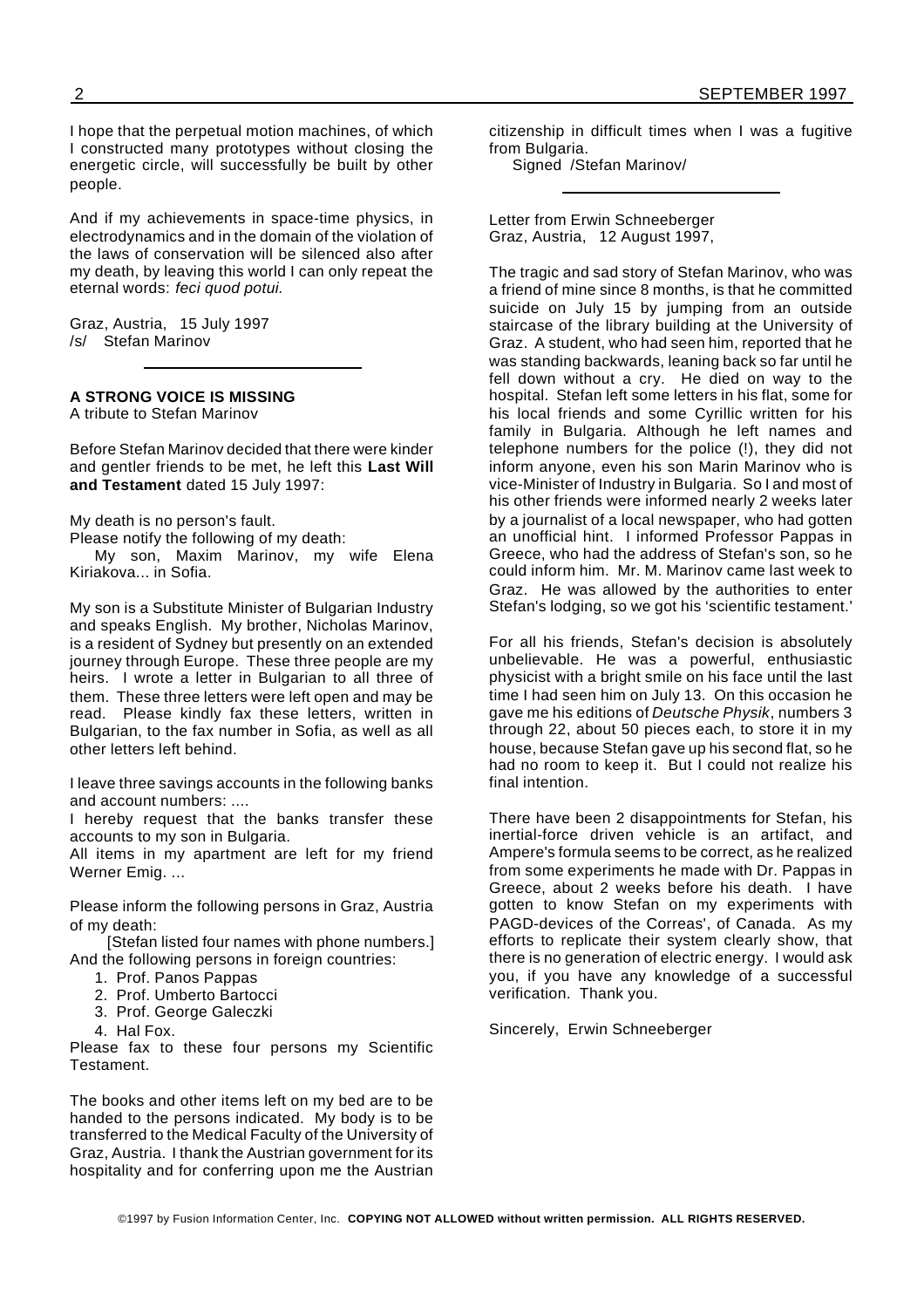#### August 8, 1997

In a letter to George Miley and other CF Editors, Robert W. Bass wrote:

I was appalled by word of Marinov's suicide. For a professed Christian (about which he and I had corresponded) this is like saying, "OK, Lucifer, you win! I give up!"

Marinov, in my opinion, was a real genius in the sense that he well understood all of the classical theoretical physics in great detail (sufficient detail to argue that historically some wrong turnings had been taken, and that Maxwell's Equations as we normally see them can be readily disproved by a **large** number of table-top Faraday/Ampere type of experiments) and yet Marinov was an exceedingly good experimentalist who invented and had built and tested a large number of VERY complicated electromechanical & hydro-electromagnetic devices & systems.

A native of Bulgaria (and former Assistant Prof. of Physics from 1960 to 1974 at Sofia University), on certain occasions in 1966-67, 1974, and 1977 he was forcibly confined to mental hospitals and given psychiatric "treatment" because of political dissent. In 1977 he got a passport and in 1978 lived in Washington, D.C.; later he lived in Italy and Austria. He was fluent in both English, German, Russian and other languages.

He was involved publicly with many quarrels with the Editor of *Nature*, who refused to print either his papers or his Letters to the Editor. He retaliated by securing the funds to place full-page ads in *Nature* expressing his frustration with the dogmatic attitude of the Establishment.

He claimed to have seen in operation and learned the secret of the so-called "Swiss ML converter" or TESTATIKA electrical generator [which gets free energy from nowhere], which was discovered by Paul Baumann who is the head of the 500-member Christian religious commune METHERNITHA in Switzerland, which says they generate most of the electricity for hundreds of people via such "perpetuum mobile" generators, which they are unwilling to share with this fallen world. He was supposedly the only member who did not live in the commune. He tried many times, but failed, to persuade them to share their allegedly great discovery with the remainder of mankind.

He wrote a book "Divine Electromagnetism" [available from East West Affiliates in Austria at Morellenfeldgasse 16, 8010 Graz, phone (0316) 37

70 93, for \$70 + S&H] giving his take on the flaws in classical EM as now taught and how allegedly "high-school level experiments" can flatly disprove some parts of it in favor of other versions buried in now- forgotten old literature before the present version was settled on and now handed down by the Establishment dogmatically.

He earned his living by being a groom for horses but he was a prolific writer & inventor in German and had a large following who subscribed to his journal *Deutsche Physik*. His targets were school children not yet brainwashed by the Establishment into accepting false but dogmatically-taught ideas.

He was dead-certain that he had disproved all kinds of dogmatically-taught aspects of conventional electromagnetism, (Lorentz-Ampere Force Law, speed of light, special relativity, aether, Michelson-Morley, etc..

In studying the first edition of his book, I found a mistake in vector calculus and wrote to him, but he sent me the second edition in which another mathematician had already corrected him.

He was 66 years old, but *seemed* much younger ("45 or 50") and was an extremely vital and extraordinarily magnetic, charismatic, enthusiastic and attractive person. I can understand his being "worn out" by the utterly monolithic refusal of the Establishment to listen to his allegations that he had measured aether drift and found in it the rotation of the earth (i.e. some diurnal variation). Perhaps he had measured a diurnal variation in the speed of light. The one thing I remember is that the blueprints for his numerous devices all looked very professional & convincing and the photos of his devices looked like they had really been built, yet he had evidently also spent **many thousands** of hours on extremely complicated mathematical calculations in most of which I could find no mistake. (Few theoreticians are sufficiently versatile to be electro-mechanically creative experimenters!)

He published detailed plans for a hydraulic-electromagnetic perpetuum mobile and showed photos of it in operation, but nobody "important" paid the slightest attention to him.

What a tragedy!

Sincerely, /s/

Dr. Robert W. Bass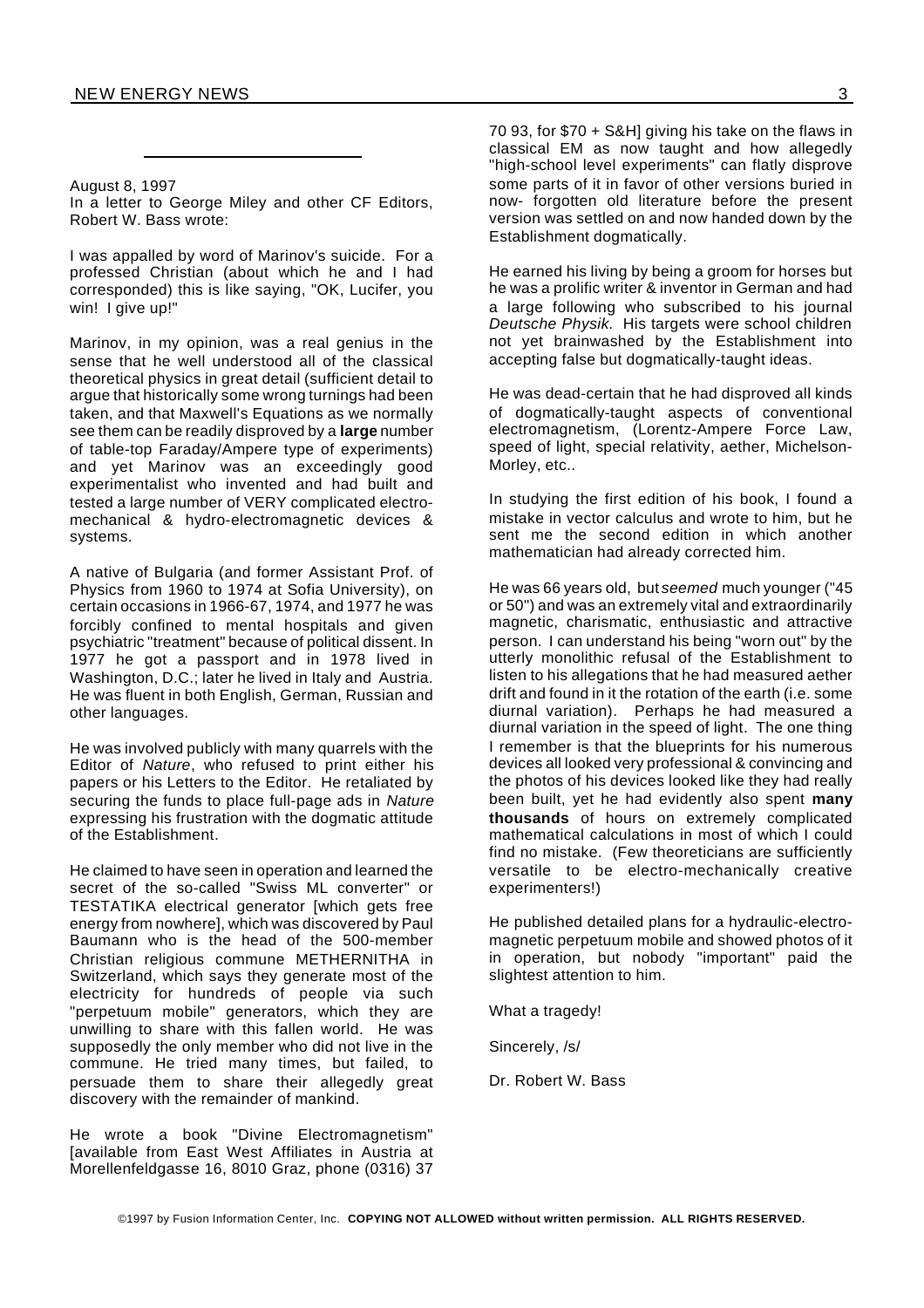## Fusion Briefings

### **THE LEGACY OF COLD FUSION**

On March 23, 1989, the University of Utah hosted a press conference to announce the discoveries of Professors Pons and Fleischmann. After a flurry of media attention, cold fusion (as it was inadequately named) was attacked by an orchestrated effort led by the same scientists who were spending over \$500 million per year on hot fusion. The end result of this effort by scientific lobbyists was the following:

A biased recommendation of the Energy Research Advisory Board that the DOE not fund cold fusion.

♦ Demands for the U.S. Office of Patents and Trademarks not to allow cold fusion inventions to be patented.

U Phone calls from "Washington" informing Physics and Chemistry departments at major universities that no government grants would be made to any departments investigating cold fusion.

With the denial of government funds, usurpation of inventors rights to patent protection, and warnings from "Washington", there was almost no corporate interest in funding cold fusion.

On August 26, 1997 several newspapers announced that the Japanese Ministry of International Trade and Industry will no longer fund **new hydrogen energy** (euphemism for cold fusion) development. A quote attributed to University of Utah physics professor Owen W. Johnson, "It's been obvious to anyone who understands anything about physics, it's a blatant fraud."

**Here is the truth and the legacy of cold fusion:** The experimental work initiated by Professors Pons and Fleischmann, first in the U.S. and for several years in France (with Japanese funding) has provided the following subsequent discoveries and developments:

**BlackLight Power** in Pennsylvania is developing an improved technology by which hydrogen gas, a catalyst, and nickel metal is used to produce high-temperature thermal power. The shares in this company have gone from \$0.75 per share to \$1200 per share.

◆ Jet Technology in Massachusetts offers cold fusion kits using light water and speciallyprepared nickel electrodes that produce from 300% to 700% more energy out than energy input.

 $\blacklozenge$  Piantelli, an Italian inventor, has patented a cold fusion device using special electromagnetic

features, hydrogen gas, and special alloys to provide a high temperature thermal-energy source. His work is being funded by Fiat.

James Patterson, of Sarasota, Florida, has patented a cold fusion device which is now being marketed in kit form. In his laboratory, Patterson is working on the development of a kilowatt unit (now operating for several months) in which excess thermal energy is produced continually.

The **Cincinnati Group** has invented, developed, and are now offering their LENT-1 (Low-Energy Nuclear Transmutation) Kit **with a money back guarantee that the user can produce nuclear reactions if the directions are precisely followed.**

**ENECO** (located at the University of Utah Research Park) has recently announced a new invention which is expected to be developed into commercial thermal power units.

U **Fusion Information Center** (located at the University of Utah Research Park) has contracted to manufacture special power supplies for the LENT-1 and has a non-exclusive right to market the LENT-1 Kits.

Various Japanese companies are showing considerable interest in one or all of these technologies. With the forth-coming rapid development of this legacy from Pons and Fleischmann, it is understandable that the Japanese Ministry of International Trade and Industry have decided to curtail funding of **new hydrogen energy**. The good news is that it has been predominantly U.S. inventors who have solved the problems of lowenergy nuclear reactions and are now offering proven products for American industry to commercialize.

With an energy market that is approaching five trillion dollars a year, it is our forecast that America will not default on this opportunity to become the world's leading developers of new-energy devices and systems. The United States has the talent to be the world's leader in new-energy devices and systems. The United States has the capital resources. **If the U.S. venture capital leaders do not get betrayed by their short-sighted view of next year's bottom line, then these leaders can greatly help U.S. industry to penetrate the world's largest integrated market: the energy market.** We will either develop new-energy sources or give away the leadership to foreign companies just as we have done with the consumer electronic equipment market. Now is the time for leadership.

**The opportunity to be the world's energy leaders is the legacy of Pons and Fleischmann!**

©1997 by Fusion Information Center, Inc. **COPYING NOT ALLOWED without written permission. ALL RIGHTS RESERVED.**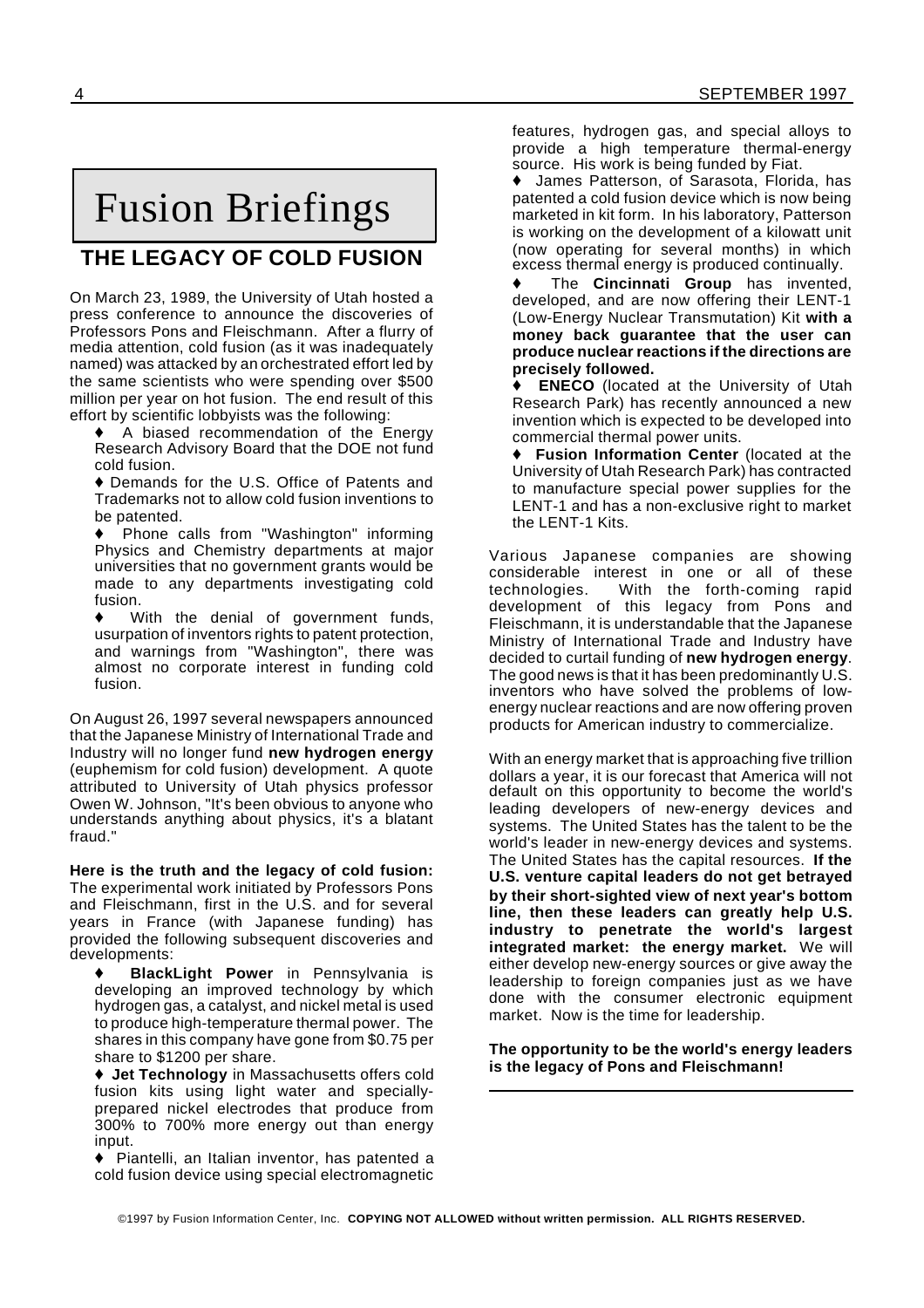#### **REALLY COLD FUSION**

Courtesy of Steve Roen

Andrew Watson, "Sticking Point," *New Scientist,* 16 Aug 97, pp 34-37

#### EDITOR'S SUMMARY

Kanetada Nagamine, working at the Rutherford Appleton Laboratory, using a pulsed beam of muons, has achieved cold fusion of deuterium and tritium and creating alpha particles. The chain reaction process is explained by using the muon (as an electron) to make a much smaller tritium atom which then fuses with a deuterium atom making an alpha particle and releasing the muon to **do it again.** One of the problems is that muons tend to stick to the alpha particles and thereby get taken out of the chain reaction. Calculations show that each muon must produce about 900 fusion events before "sticking" to be able to make a break-even nuclear fusion reactor.

*NEN* suggests that the Cincinnati Group's reactor, which transmutes thorium to stable elements in less than an hour, is a better candidate for producing thermal energy than the muon-tritium-deuterium reaction. As pointed out in the *New Scientist* article, quoting Graeme Hirst, "Fusion is normally so difficult to achieve that any process which can produce it at the laboratory scale just has to be followed up." *NEN* agrees and it is time that the scientific community recognizes that there are low-energy nuclear reactions that should be explored.

#### **COLD FUSION THEORY**

Hidetaka Sada (Mitsubishi Heavy Ind., Ltd., Nucl. Plant Engr. Dept., Kobe Shipyard, Japan), "Theory of Nuclear Reactions in Solids," *Fusion Techno.*, vol 32, no 1, Aug. 1997, pp 107-125, 32 refs.

#### AUTHOR'S ABSTRACT

A theory of cold fusion is presented, based on the Bloch theorem. The Bloch functions are used to represent the charged reactants and products of the nuclear fusion reaction in solid-state crystals. The nuclear fusion reaction is treated as a perturbation, the validity of which is shown. Field operator formalism, or quantum field theory, is used to calculate the transition matrix elements. Density of final states is calculated based on the phonon theory. The reaction rate and fusion power output density are calculated by Fermi's golden rule, and from them it is recognized that they look as if they had no reproducibility – unless it is known that they depend on the number of the primitive cells in one crystal, the

numbers of both the reactants and products, and the degree of the effectiveness of the Pauli exclusion principle. The triggering mechanism may also have a relation with its dependence on the aforementioned parameters.

Three selection rules are derived. One of them is very important and valuable because it suggests that cold fusion is a very clean energy resource; i.e., the radioactivity level of cold fusion is extremely low and safe compared with its output power or the current fission output power. The ratio (f/t) of the production rate of <sup>4</sup>He (heat) to that of tritons is derived quantitatively and compared with the observed value. The necessary conditions for cold fusion to occur and continue are given. Quantitative descriptions about nuclear fusion reactions in light (or hydrogen) water electrolysis are also given.

#### **CODEPOSITON OF Pd & D2**

Mitchell R. Swartz (JET Energy Techno., Inc., Wellesley Hills, MA), "Codepositon of Palladium and Deuterium,"*Fusion Techno.*, vol 32, no 1, Aug. 1997, pp 126-130, 14 refs, 2 figs, 1 table.

#### AUTHOR'S ABSTRACT

The quasi-one-dimensional model of isotope loading into a material relates the loading flux, the electrical order/thermal disorder ratio, and other physical issues. The theoretical nonequilibrium deuteron/ palladium ratio at the surface of a palladium electrode, previously shown to depend on the loading flux ratio, is corrected both for intrapalladial diffusion of the loaded deuterons and for secondary changes in electrode volume, possibly explaining the often considerable time elapsed until the onset of the desired reactions.

#### *INFINITE ENERGY* **MAGAZINE**

vol 3, nos 13 & 14 Double issue (Received just before going to press)

March-June 1997 – a very big issue full of some of the best information yet. This one is a must-read. If you don't already subscribe, get it at your newsstand. Here is a sample of the 128 pages of knowledge contained in this issue:

Transmuting Nuclear Waste at Low Energy: Good Morning America interview, June 11, 1997 Radioactivity Remediation – CETI Radioactivity Remediation – Cincinnati Group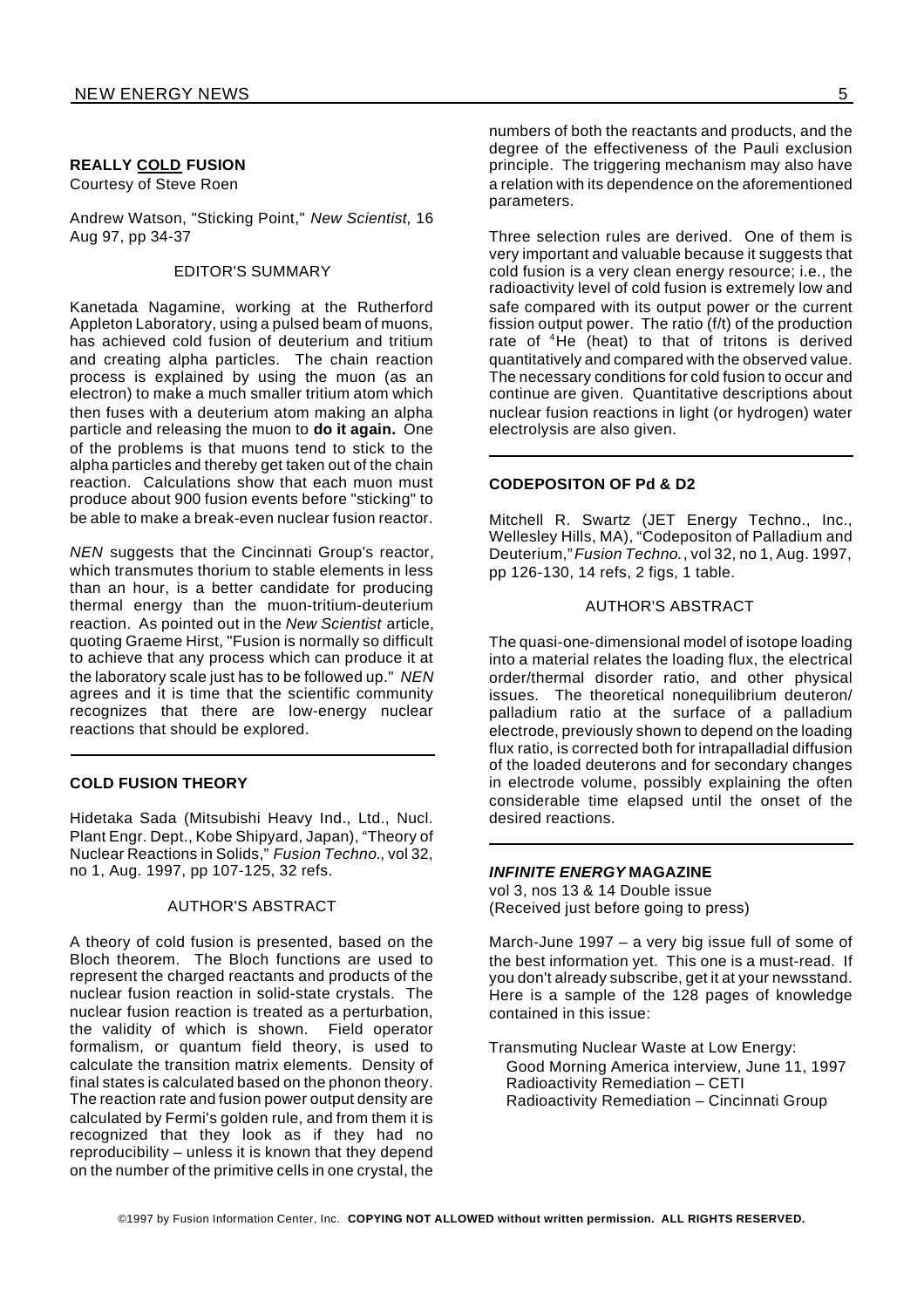Protocol for Thorium Activity Remediation Low-Energy Bulk Process Alchemy 3rd Party Verification of Thorium Transmutation Second 3rd Party Verification ICP/MS Scans from tests

Data Chem analysis of transmutation product Cold Fusion/Fission account for Remediation Eagleton's Theory of CG's LENT Process

Cold Fusion & the Future – Economics & Society 4th International Symposium on New Energy

Update on Research of Moray & other Free Energy Devices

Alternate Interpretation of Mass-Gain at Near Light Velocities

Testing the Ragland Triode Cell

SMOT New Energy Toy

BBC interview with Martin Fleischmann

NPR "Talk of the Nation" Science Friday: Hot vs. Cold Fusion

Champion of Aether Energy: the Robert Adams Story Launching of the Catalyst Institute

Extracting Intermolecular Bond Energy from Water Charge Clusters: Basis of Zero-point Energy Inventions (paper)

Catalytic Behavior of One (or Two) Subquarks Bound to their Nuclear Host (paper)

Neutrino Power (paper)

Work in Constant Entropy Systems (paper)

Hypothesis and the Equations of the Unified Matter Field (paper)

"Washington Watch" Update: Whither Hot Fusion?

#### *ELEMENTAL ENERG* **aka** *Y "COLD FUSION"*

July 1997, issue #22 Courtesy of Wayne Green

Wayne Green appears to be changing the name of his publication. According to his editorial in the July 1997, issue #22, he suggests that there is an interest in changing the name of the technology because cold fusion has had such a bad rap. In this most recent issue, Green's *Elemental Energy* included the following:

Janis M. Niedra, Ira T. Myers, Gustav C. Fralick, Richard S. Baldwin (NASA Lewis Research Center, "NASA Lab Report Confirms Cold Fusion Excess Heat Effect," NASA Lab Report N96-22559.

This article shows that in a 28 liter cell, an excess heat of 11 watts was produced with a 60 watt input to the cell. While not a great achievement in terms of a high ratio of energy out to energy input, this NASA report is an important contribution to understanding the reality of cold fusion using light water and nickel.

Dan Chice, (Physics Dept., Univ. "Lucia Blaga, Romania), "Low Energy Nuclear Reactions," pp 36- 39.

A very simple model involving a computer experiment to predict the energy distribution of a deuterium ion trapped in a metallic lattice is presented. The energy fluctuations are analyzed and the results are discussed in connection with the possibility of the low energy nuclear reactions in condensed matter occurring.

Robert W. Bass, "Plasma Injection Transmutation (PIT)," pp 82-83.

Robert Bass hypothesizes a set of nuclear reactions which could produce the experimentally observed transmutation of thorium to copper-65 and titanium-50. [See also the article, "Aneutronic Nuclear Reactions" in this issue of *NEN*. Ed.]



#### **SPACE ENERGY FOR SPACEFLIGHT**

H.E. Puthoff, Ph.D. (Inst. Adv. Studies at Austin, TX), "Can the Vacuum be Engineered for Spaceflight Applications? Overview of Theory and Experiments."

#### ABSTRACT

Quantum theory predicts, and experiments verify, that empty space (the vacuum) contains an enormous residual background energy known as zero-point energy (ZPE). Originally thought to be of significance only for such esoteric concerns as small perturbations to atomic emission processes, it is now known to play a role in large-scale phenomena of interest to technologists as well, such as the inhibition of spontaneous emission, the generation of short-range attractive forces (e.g., the Casimir force), and the possibility of accounting for sonoluminescence phenomena.

ZPE topics of interest for spaceflight applications range from fundamental issues (where does inertia come from, can it be controlled?), through laboratory attempts to extract useful energy from vacuum fluctuations (can the ZPE be "mined" for practical use?), to scientifically-grounded extrapolations concerning "engineering the vacuum" (is "warp-drive" space propulsion a scientific possibility?). Recent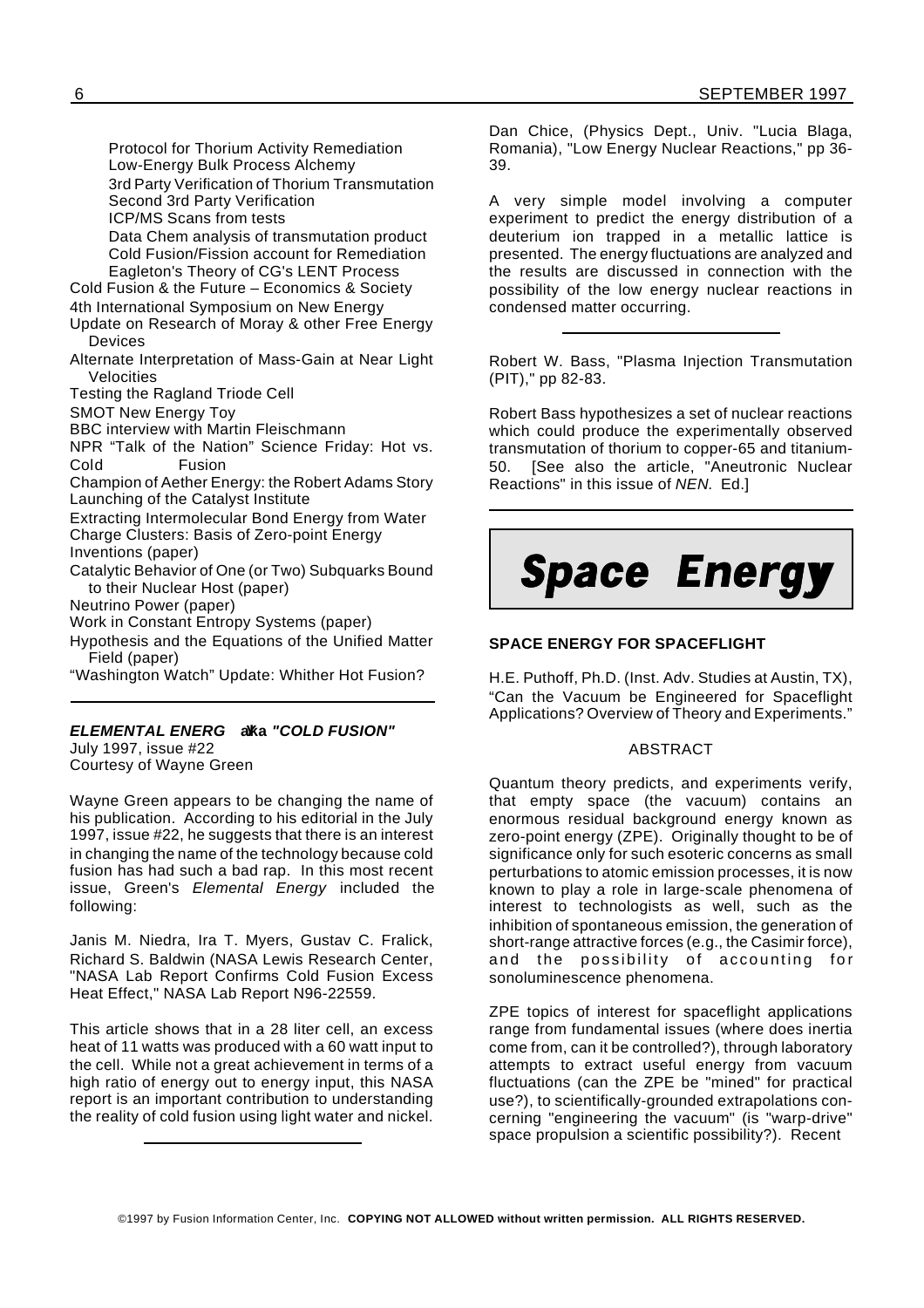advances in research into the physics of the underlying ZPE indicate the possibility of potential application in all these areas of interest.

#### **ZPF - INERTIA, GRAVITY, & MASS** Courtesy of Dr. Hal Puthoff

Bernhard Haisch, Alfonso Rueda, & H.E. Puthoff, "Physics of the Zero-Point Field: Implications for Inertia, Gravitation and Mass", *Speculations in Science and Technol.*, vol 20,1997, pp 99-114, 69 refs.

#### AUTHORS' ABSTRACT

Previous studies of the physics of a classical electromagnetic zero-point field (ZPF) have implicated it as a possible basis for a number of quantum phenomena. Recent work implies that the ZPF may play an even more significant role as the source of inertia and gravitation of matter. Furthermore, this close link between electromagnetism and inertia suggests that it may be fruitful to investigate to what extent the fundamental physical process of electromagnetic radiation by accelerated charged particles could be interpreted as scattering of ambient ZPF radiation. This could also bear upon the origin of radiation reaction and on the existence of the same Planck function underlying both thermal emission and the accelerationdependent Davies-Unruh effect. If these findings are substantiated by further investigations, a paradigm shift would be necessitated in physics. An overview of these concepts is presented thereby outlining a research agenda which could ultimately lead to revolutionary technologies.

[Haisch, Rueda, and Puthoff were honored by *NEN* as "Scientists of the Year" for their seminal paper on inertia ("Inertia as a Zero Point Field Lorentz Force, *Phys. Rev. A*, **49**, 678-94). See *NEN*, February, 1994, pp 1-6.]

# **Miscellaneous**

#### **RUNNING ON FRENCH FRIES**

Courtesy of Kaia and Joshua Tickell

The Veggie Van, a van that runs on reprocessed vegetable oil from kitchens that provide your french fries, was in Salt Lake City, August 17-18, 1997. Two newly graduated (and married) specialists in "Sustainable Living" from New College in Sarasota, Florida are touring the U.S. with their Veggie Van. "We want to make people more aware of what can be

done to decrease our reliance on foreign oil imports." This couple are typical of many of America's younger generation who know that there is a big problem that must be solved by their generation. We discussed how the older generation has enjoyed a high-energy standard of living and has polluted the planet and left a huge debt to be paid off by the younger generation. Kaia and Joshua Tickell are bright, informed, and dedicated members of that younger generation **and they plan to do something about it.**

The Veggie Van is equipped with a diesel engine that runs on BIODIESEL, which they make from left-over kitchen oils. In addition, the van has two solar panels to furnish electricity. The Tickells make their Biodiesel with equipment in a towed trailer. The used fry oil is filtered and then treated to provide esters and glycerine. The glycerine can be used for making soap and the esters are the biodiesel that drive their van.



The Veggie Van and the Green Grease Machine are in the process of touring with stops at New Orleans, LA; Lexington, KY; Richmond, VA; Albany, NY; Burlington, VT; Minneapolis, MN, Jefferson City, MO; Denver, CO; Salt Lake City, UT; Phoenix, AZ; Los Angeles, CA; San Francisco, CA; and Portland, OR. "By doing this project, we hope to inspire a lot of people to take action toward saving our environment", says Kaia Tickell. They were enthusiastic about a possible future trip to show off an "On-Board Battery Charger".

*NEN* salutes Kaia and Joshua Tickell. With this type of dedication from their generation, our country will be in good hands.

#### **7 NUCLEAR POWER PLANTS TO CLOSE**

Staff (Associated Press), "Ontario Agrees to Close 7 N Plants Near U.S. Border," *Deseret News*, 14 August 1997, page A4.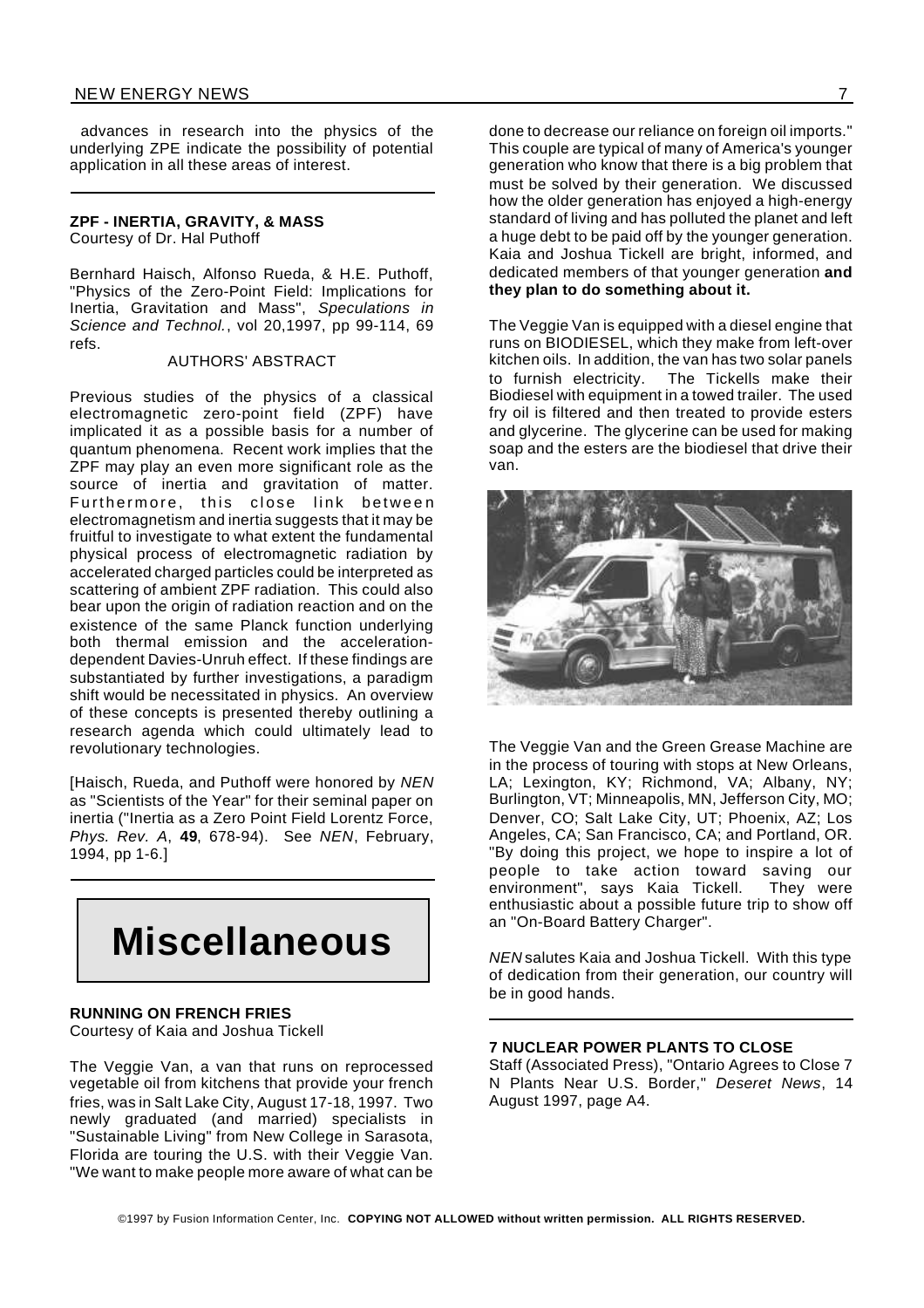Ontario Hydro, an Ontario state owned public utility,<br>will close seven reactors that are within 100 miles of<br>the U.S. Canadian border. The closures are a result will close seven reactors that are within 100 miles of the U.S. Canadian border. The closures are a result of long-time inadequate maintenance. The plan to close these reactors is expected to cost several billion dollars. A report of the "deep and wide" problems resulted in the resignation of the president of Ontario Hydro. The end result of the closure of these plants will be an increase in the burning of fossil fuel.

Problems, in various parts of the world, with nuclear power plants has greatly curtailed the building of such plants, especially in the United States. Nuclear power proponents cite the safety record (one of the best in any industry) and the reduction in pollution caused by the burning of fossil fuels. Among the industrial leaders, who should be planning for newenergy sources to replace both nuclear power and the burning of fossil fuels, there is little evidence that these leaders have any idea of the developments that are occurring in new-energy technologies. *NEN* readers are aware of several developments that appear ready for commercialization. The biggest problem is lack of support from both governmental and industrial leaders. **Soon the people will demand a change as further evidence of newenergy sources is published.**

#### **DOD - WHO ARE YOU GOING TO BOMB?**

Lorraine Woellert, "Nuclear power plants may get new life in bomb production," *Washington Times*, 19 August 1997, page B-1.

The Energy Department has asked electrical power utilities who are operating nuclear power plants to bid on the production of tritium. Tritium is the product that makes an H-bomb from an A-bomb. In addition, the DOE is proposing that these nuclear electric power plants begin burning plutonium as a fuel.

Essentially this proposal would put into civilian hands the necessary ingredients to make H-bombs! *NEN* strongly suggests that with the new discoveries of how to stabilize (transmute) radioactive materials to stable elements and the new discoveries of lowenergy nuclear reactions, this is not the time to provide additional H-bomb materials to be obtained by terrorists organizations.

Why make more tritium? Who is DOD going to bomb? Haven't we had enough uncivilized destruction of persons and property by the nuclear weapons? Are we ever going to become sufficiently civilized that we can negotiate peace in the world?

**COSMOLOGY NOTE** Greg Hodowanec GH Labs, Newark 4/10/97

I. GW Signal Detector Unit (Demo Ckt. A)

This demo unit was intended to illustrate *some* of the many possible responses to be noted with the basic GW signal detection system. To facilitate the obtaining of electronic parts by many amateur scientists and electronic experimenters, the unit was designed around readily available Radio Shack parts. As a result there are some *limitations* to this unit, but it will still serve as an introduction to the many GWtype observations possible. No attempt was made to carefully layout the proposed design (see attached schematic) and the breadboard prototype unit was quickly hard-wire fabricated inside a 5-1/4" x 3" x 2- 1/8" aluminum P-Box available from Radio Shack. A more detailed operation procedure will be supplied after the prototype unit has been more carefully evaluated. For those who may wish to try fabricating this unit (or portions of it) from this account alone, some brief remarks on its operation will be given here.

A. The unit has a built-in .22 µF Mylar printed circuit type capacitor as the primary sensor device. However, provisions were made for insertion of other external detection devices. The internal sensor device may be used in both QND (Quantum-Non-Demolition), and the Gravimeter modes of operation, selectable by a panel switch, SW $_3$ .

You are referred to my many previous articles and notes for more information on these modes of operation. For the QND mode of operation, the gain control is kept at about the ½ level (or less) position only to keep from over-driving the x20 internal amplifier stage. The QND output is connected to an external audio speaker-amplifier unit, preferably with a low impedance input (order of 5K to 25K ohms). In the QND mode, the unit will respond to the numerous supernova 'bursts' in the Universe which will 'ring' the detector in the range of about 400 to 800 Hz, depending on the setting of control, *f<sup>0</sup>* . If the OSC switch, SW $_{\rm 2}$ , is closed in this QND mode, the unit will become a gravity-signal-sustained sine wave oscillator over this same frequency range. If the x20 amplifier stage is driven hard with the gain control, the sine waves will 'clip' and thus a useful square wave type output will become available. These responses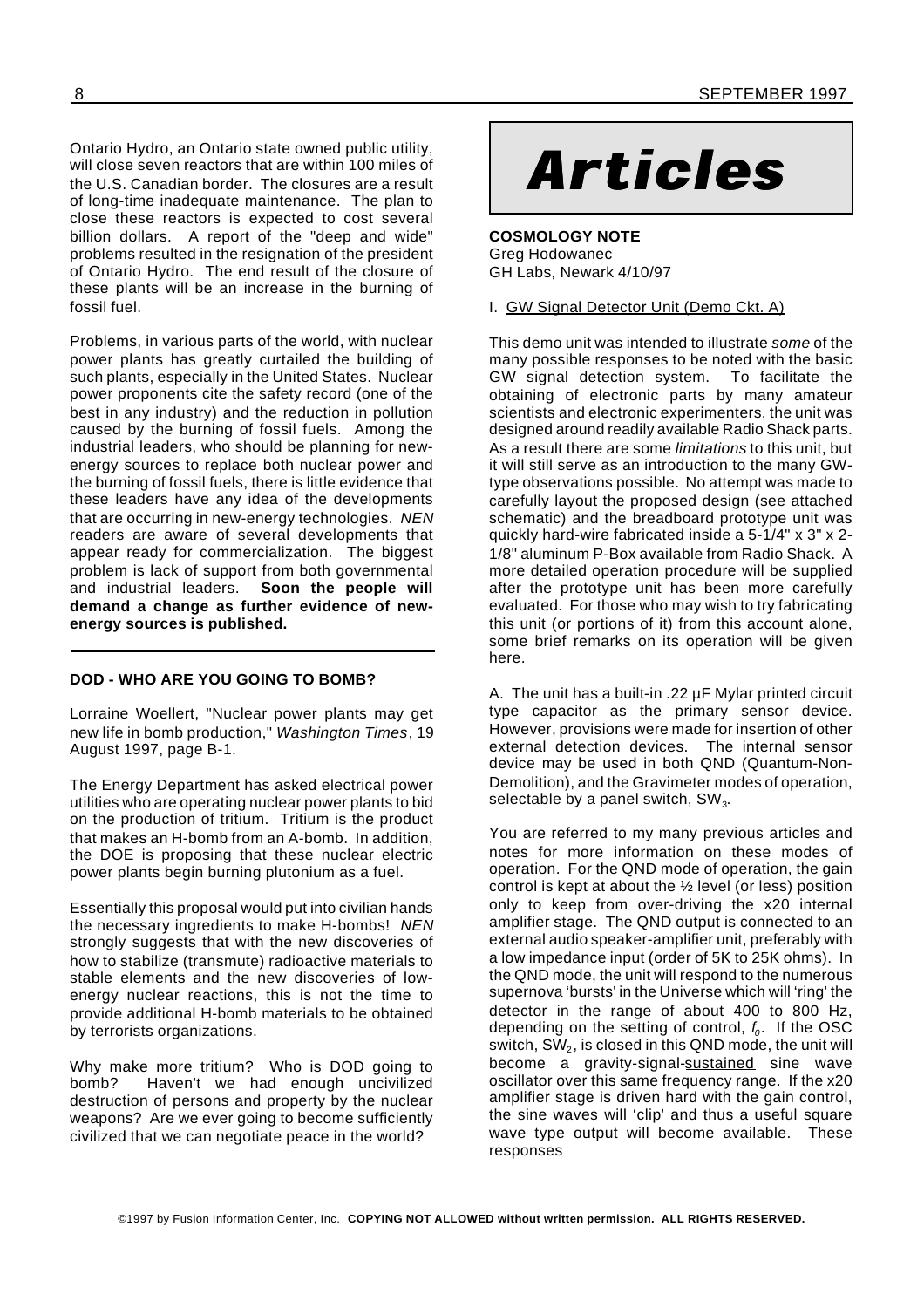

GW Signal Detection Demo Unit (Experimental Model A)

may also be seen with an oscilloscope connected to the QND output jack. Much more details on the QND mode of operation will be given in the proposed Operating Procedures for Ckt. A.

B. In the gravimeter mode of operation, the 1.5 volt meter scale is normally used (with the L.P. filter at the 1 Hz position). Since some 1458 IC devices might go into oscillation at high drive levels, the gain drive level should initially be kept at 3/4 of maximum. The oscillation may be due to the IC device itself or to excessive electrical and/or gravitational feedback from the circuitry also. A simple correction for such possible oscillation problems will be included in the proposed Operating Procedures. The meter output levels should be kept between about 1.1 volts and 1.5 volts for the gravity signal induced 'excursions' seen in this mode of operation. These 'excursions' are both active responses such as detected novae and supernovae, as well as passive responses due to 'shadow' responses caused by the presence of large dense masses on the detector's meridian position. Such detected responses are best displayed on chart recorders.

Best positioning of these responses between 1.1 and 1.5 volts will require a compromise between the set control and the gain control positions. The set control will generally be near its center position,  $SW_5$ can be switched to the 150 mV range for an expanded view of these same excursions. Changing the L.P. filter switch to the 10 Hz position will allow the unit to respond to gravity variations arriving from deeper in space and thus result in 'faster' burst rates

and shadows being detected. More details on these operations will be given in the proposed Operating Procedures.

#### II. Applications of Ckt. A

With the more detailed Operation Procedures for Demo Ckt. A, this unit, in essence, will demonstrate: A. QND responses and the QND oscillator mode, also the 1/*f* nature of the QND responses, e.g., 1*/f* noise.

B. Gravimeter type responses:

a. Earth g-field levels (gravity meter)

b. **Fast astronomical responses** (with Esterline-Angus recorder)

c. 2-D astronomical responses (with Rustrak recorder)

- C. Repeating Universe excitations
- D. .25 cm microwave background response.
- E. Pendulum tests (GW communications?)
- F. Deep space aural responses (ETs?)

Again, these experiments will be given in detail in the proposed Operating Procedure Notes for Ckt. A.

III. Conclusions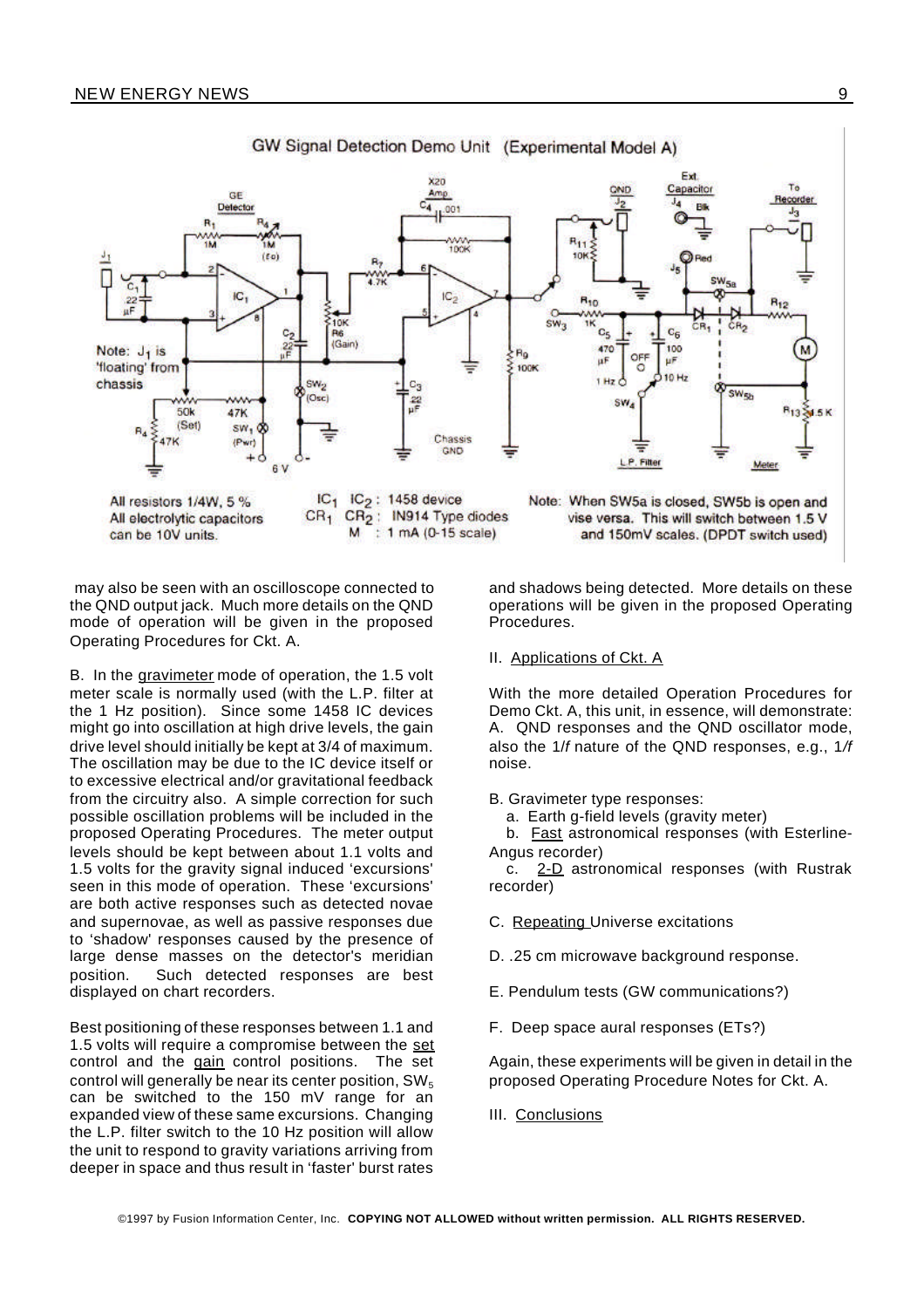The purpose of this particular demo unit is primarily to illustrate some of the many aspects of GW signal detection systems. Ckt. A was designed around Radio Shack parts and thus is not an optimum design. However, it does serve to demonstrate many GW signal techniques for the inquisitive and knowledgeable newcomer researcher to this field. The layout and wiring is not overly critical, but it is suggested that the main sections of detection, amplifier, L.P. filter and metering circuitry be kept integral and separate as much as possible to avoid possible interaction between the circuitry.

See my past monograph, articles and notes for more information on this subject. Have fun and good experimenting.

Best regards to all, Greg Hodonowec

#### **COSMOLOGY NOTES 2**

Greg Hodonowec, GH Labs, Newark, 4/25/97

#### I. Some Operating Procedure Notes on GW Demo Ckt. 'A'

#### A. Introduction

GW Demo Ckt. Model A is meant to introduce the amateur scientist and electronic experimenter to gravitational 'wave' signal detection techniques. To facilitate this introduction, the unit was designed around Radio Shack available parts which would be accessible to many of the experimenters. However, there is price to be paid for such an approach and this is in some limitations in performance. For example, the use of the 1458 bipolar IC device in the detector and amplifier stages of the unit at a supply voltage of but six volts (to accommodate the use of a 1 ma meter (panel) with a 0-15 scale which was available at Radio Shack) will result in an actual +/- 3 volt operation of the 1458 device. This will result in an useful operating range of but about 1.0 to 1.6 volts in the actual system. If the experimenter has access to MOS devices such as the ICL 7621 and TLC 272 devices, the operating range could be the entire range of 0-3 volts. Also, recent Radio Shack 1458 devices appear to have lower gains and higher device noise figures. Perhaps some experimenters may have access to better prime 1458 devices (or equivalents) instead. This could result in better isolation between the detector and amplifier stages.

While Ckt. A is essentially an evaluation unit and thus not an optimum design, the experimenter has many leeways in the design. For example, the input sensors (capacitors) can be mounted internally and switched, and thus would be all shielded against

possible EM detection problems. Again, access to higher scale panel meters would enable operation at higher supply voltages and thus improved performance. A small trimpot of 100 to 200 ohms in series with the detector capacitor would also stabilize somewhat unstable IC devices at the higher gain levels.

The experimenter is referenced to the many articles and notes issued in the past for more information. However, as an aid to the experimenter, additional information on the operation of Ckt. A will be considered here in more detail.

#### II. QND-type Operation Notes

QND (Quantum-Non-Demolition) operation is a term 'coined' by astrophysicists with regard to gravitational 'wave' detection. In essence, it simply means that the detection system will faithfully reproduce the gravity impulses being generated by the masses in the universe. Gravity signal detector Ckt. A has this very characteristic! This system is generally used as is given in Fig. 1, and thus has good low frequency responses. Radio Shack 1W amplifier-speaker unit #32-2040 is also useful here. Perhaps the experimenter already has an audio amplifier unit which may be suitable here? However, the Operating Notes as given here will apply in particular to the setup of Fig. 1.

A. Detection of Supernovae 'Bursts'

Ckt. A is initially set up for the QND mode of operation as follows:

Place switch, SW<sub>3</sub>, into the QND position. Place the set control to its mid-position. Place *f<sup>0</sup>* in its mid-





position. Keep the OSC switch, SW $_2$ , in its off position. Place the Ckt. A gain in its mid-position, or even somewhat less.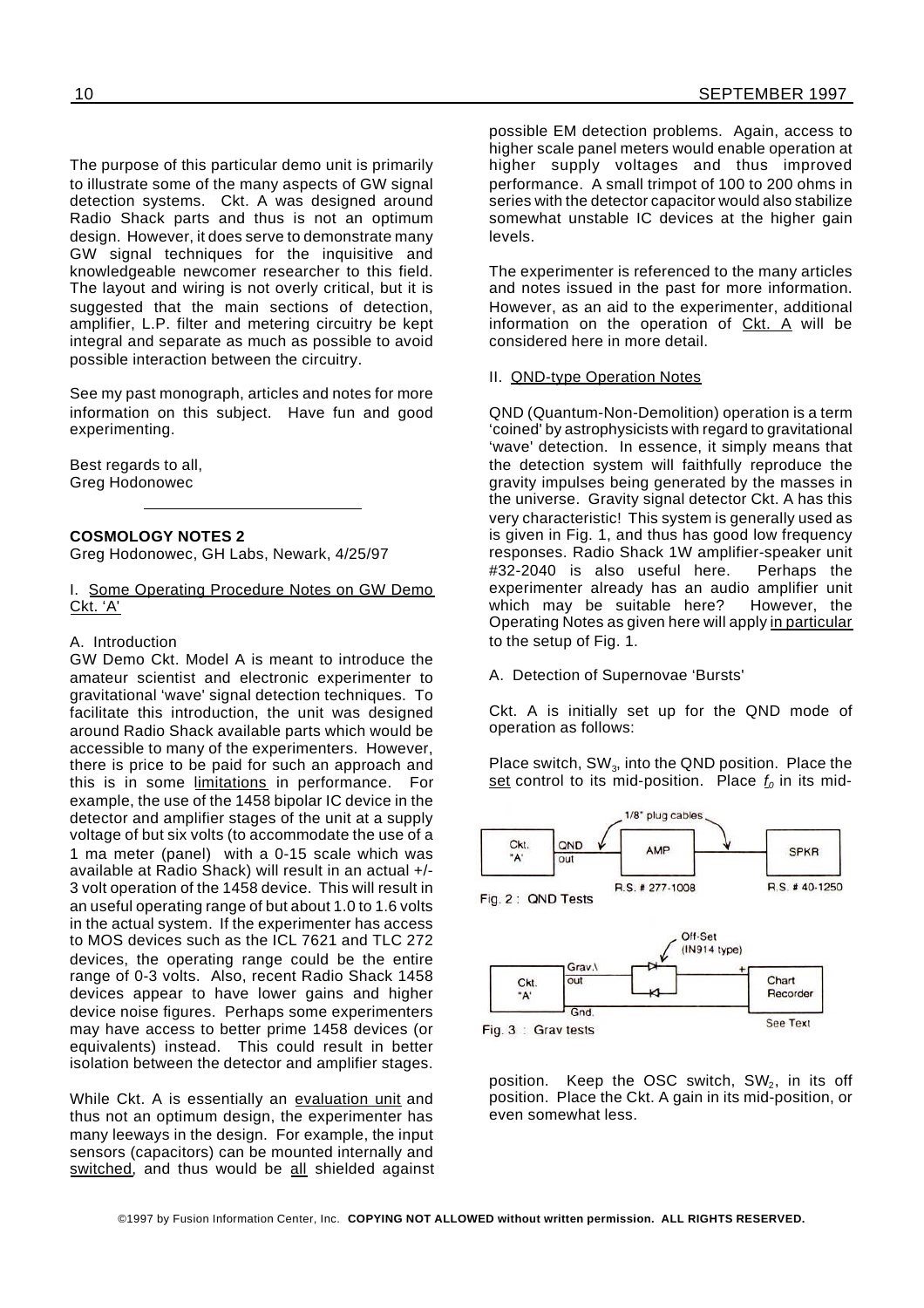Connect the QND output of Ckt. A to an external audio amplifier system (such as shown in Fig. 1) but keep its gain control at about 1/4 level initially.

Turn on Ckt. A with switch SW $_{\textrm{\tiny{1}}}$ . The detector should immediately start responding to the numerous supernovae in the universe (the internal .22 µF sensor being used). The supernovae 'bursts' will 'ring' the detection circuit with Gaussian-type impulses which reflect the implosion of the star to its dense nuclear core. The rings should be clean but a low-level background 1/*f* type noise will remain. Should a particular 'noisy' 1458 device be used, this background noise may be excessively increased. Try to find a lower noise 1458 device. The system noise should be generated in the sensor capacitor primarily. If the signals sound distorted, you may be over-driving the Ckt. A gain stage – reduce it a bit. The 'ringing' frequency of the bursts will range between about 400 Hz to 800 Hz, depending upon the  $f<sub>0</sub>$  control position. Note that there may be an optimum response seen somewhere around 600-700 Hz.

Switch SW $_2$  to the OSC position. The circuit should now strongly oscillate as a fairly clean sinewave (if distorted, Ckt. A gain level may be too high). The oscillator frequency will vary over 400 Hz to 800 Hz with the *f<sub>0</sub>* control position. Turn up the unit gain control and the sinewave oscillations will become 'clipped' with overdrive and thus the unit will develop a form of square wave. These responses are best seen on an oscilloscope connected to the QND output of the demo circuit.

#### B. Some 1/*f* Noise-type Experiments

Using the same setup as given in Fig. 1, adjust the set control,  $f_0$  control, and unit gain control to their mid-positions. Insert a well-formed 500-2000 µF electrolytic capacitor into the sensor jack input,  $J_1$ . Turn on Ckt. A and allow a few minutes for the sensor capacitor to stabilize in charge. Turn up the volume on the external amplifier unit until a fairly loud level of 1/*f* noise is heard. The Ckt. A is still in the QND mode of operation but the 'ring' frequency is very low or even non-existent. You may be able to check on this by increasing  $f_0$  and possibly noting a very low frequency ringing. Some simple very low frequency ringing. experiments can be tried with this particular set up:

#### 1. .25 cm Background 'Standing Wave' Pattern

Slowly move a mass, any mass, this could even be your arm, and note that there are seen slight changes in noise level every .25 cm or so. This is a very subtle response and apparently not every person may be capable of hearing it! It is pretty much like a 'picket fence' response. To remove any doubt that it

may be a real response, set in motion an 8 oz. or so pendulum several feet away. As the pendulum swings, the detector will respond to a 'modulation' due to this .25 cm structure in the aether as a 'picket fence' effect. With more careful listening you may be able to note that there is a slight change in pitch as the pendulum swings to and fro. [Bill Ramsay suggests moving your tight-fisted arm in a pendulumtype big swing will work as well as a real pendulum.]

#### 2. 'Repeating' Universe Background Responses

Using this same setup, use your arm again as the pendulum. Swing it in about 2 foot arcs at about a 1.8 to 2.0 Hz rate. Do this until you hear a very definite 'modulation' at this rate in the 1/*f* noise background. Then stop the swing at some maximum point. Repeat this action one or two minutes later. You may now note that this modulation will repeat at this one or two minute rate for some time after you ceased your 'excitations' – sometimes for hours! It is possible to 'cancel' these excitations to some extent by repeating the excitation but then reducing the arc lengths slowly to zero levels. But a word of caution here: the unit may also be responding to the experimenter's own beating heart and sometimes that will take over! Also, other mass movements in the area such as a washing machine with its rotary and reciprocating mass motions could also affect the detector response.

#### 3. GW Signal Communications?

The experimental effects described above will, in terms of Rhysmonic theory, be universe wide! In experiment (2) above it was suggested that the 'repeating' nature of these disturbances in the aether could be somewhat negated by reducing the 'excitations' slowly down to zero. To be able to use this modulation mechanism in simple code transmissions would require that the repeating function be defeated. Thus the signal source should slowly 'build up' and then also slowly 'decay' if this repeating function is to be avoided. In the past I had looked into several techniques to do this.

One technique turned out to be quite effective – it was a simple dc toy motor. Motors, in general, require some start up time to spin and also some decay time to stop. The spinning rotor will easily set up a .25 cm disturbance in the aether, the 'picket fence' effect. In some practical tests I used a wellmade double-shielded tape recorder motor at 9 volts dc. I used the system of Fig. 1 but coupled the output to a tape recorder unit instead of the speaker. This was done so that I could run remote 'motor signal' tests but would have the detector system responses recorded on tape during my absence. This experiment worked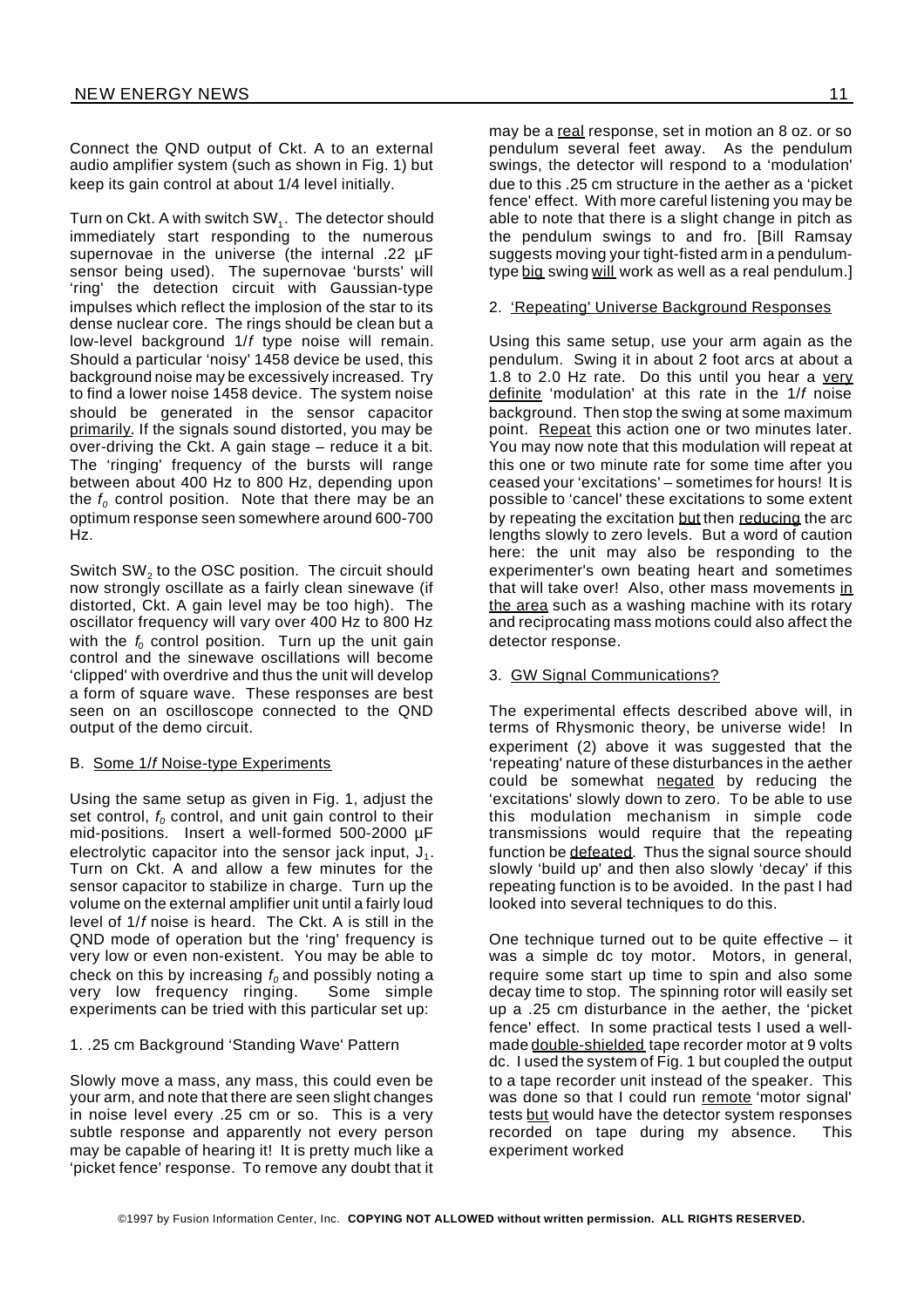quite well! Initial tests were made only in the general lab area and then in the neighborhood – all with good results. To identify my 'motor generated' signals, I used Morse Code modulations. Namely, I sent the message "Greg Radio" (with distance) simply by starting and stopping the motor at the required Morse Code intervals! I was able to recognize this signal in the general universe background noise signals at 500 ft. away, ½ mile away, 3 miles away, and even 5 miles (and more) away! These tests were done back in 1984-1985 and reported to only a very few colleagues. At that time I was not sure if these tests were real (without outside confirmation) and thus I did not want the aether to be 'cluttered up' with such signals like the radio spectrum was in early days of radio. I never got positive responses from my colleagues so I put this on the back burner. However, some brief local tests with Ckt. A appear to confirm my previous experiences!

#### 4. Search for Extra-Terrestrial Intelligence (SETI)

The experimental setup of this section also responds to the general universe noise background. Perhaps if ET is really out there, ET is surely using the instantaneous GW techniques in communication and not the passe EM techniques now being used. Careful listening to the 1/*f* noise levels reveals some interesting responses which appear to be arriving from definite regions of space. Some are unusual 'repeating' simple bars of music (?) and other repeating 'tones' which could be natural in origin but are very suggestive of possible ET alerting signals. That these were most likely gravitational signals was proven in a test where the detector (which was constructed in an aluminum box) was placed in a steel container and that assembly was placed in a heavy steel cabinet – the signals persisted, whereas EM signals would have been completely eliminated. There is fertile ground for much more research here which should be of interest to all you SETI fans.

#### III. Gravimeter-Type Operation Notes

This mode of operation will use the Ckt. A's L.P. Filter and metering circuits. The external audio amplifier is cut out and thus not needed for these experiments. Some typical gravimeter responses will be considered here as well as some more specialized chart recorder type tests.

#### A. Simple Gravimeter Tests

All these tests will, in general, be monitoring the fluctuations seen in the earth's g-field at the median location of the detector. These fluctuations are largely due to various cosmic 'events,' but some may be terrestrial in nature due to fluctuations in the earth's

ionosphere, for example, or even some fluctuations due to mass changes or movements within the earth itself. There is much more to be learned here yet.

#### 1. Earth G-field Monitoring

For most of these tests, the internal .22 µF capacitor sensor is used. Ckt. A is set to the gravimeter mode (GRAV) with switch SW $_3$ . The meter is set to the 1.5 volt scale with switch SW $_{\rm 5}$ . The L.P. Filter is set to 1 Hz with switch SW<sup>4</sup> . Start with the SET control, the GAIN control and the  $f<sub>0</sub>$  control at mid-range each. When Ckt. A is turned on, there may be some fluctuations seen on the meter scale. However, it may be necessary to adjust the SET control in conjunction with the GAIN control to place the meter pointer at about 1.3 volts (average). If no fluctuations are seen, increase the gain and readjust the set control to keep the fluctuations centered around 1.3 volts or so. It may take a little experimentation to keep the meter 'excursions' in the range of about 1.1 to 1.5 volts. The excursions will increase with current gain but do not go higher in gain than about 3/4 full gain (unless you have included some small resistance in series with the sensor capacitor) to avoid possible oscillations in your detector circuit. Oscillations will tend to 'peg' the meter either at the 1.1 volt or the 1.5 volt points. Reduce the gain if instability occurs. For the demo Ckt. A and the 1458 device used, about 5 ohms was required to stabilize the unit. This resistance is not included in the breadboard unit! If the unit is stabilized, the meter may be switched to the 150 mV range to see these fluctuations in expanded form. It may be necessary to slightly re-adjust the SET control, however.

To monitor the earth's g-field average level, reduce the gain until the fluctuations (on the 150 mV range) are in the order of  $+/-$  2% or so of the chosen reference, say 130 mV. This is about the order of the earth's normal gravity field variation at the present time. As an experiment, try bending over the detector to introduce your body mass over the unit. Careful observation may indicate to you that the average response may increase (a reduced g-field for this unit) in the meter scale in the order of another .5 - 1.0 %. This is sometimes difficult to observe, depending upon the amount of cosmic fluctuations and your circuit sensitivity at that time.

After you are quite familiar with these adjustments, try using the 6800 µF capacitor (external sensor). The larger sensor device may prove a bit more sensitive. Try changing *f<sup>0</sup>* and observe any changes with frequency.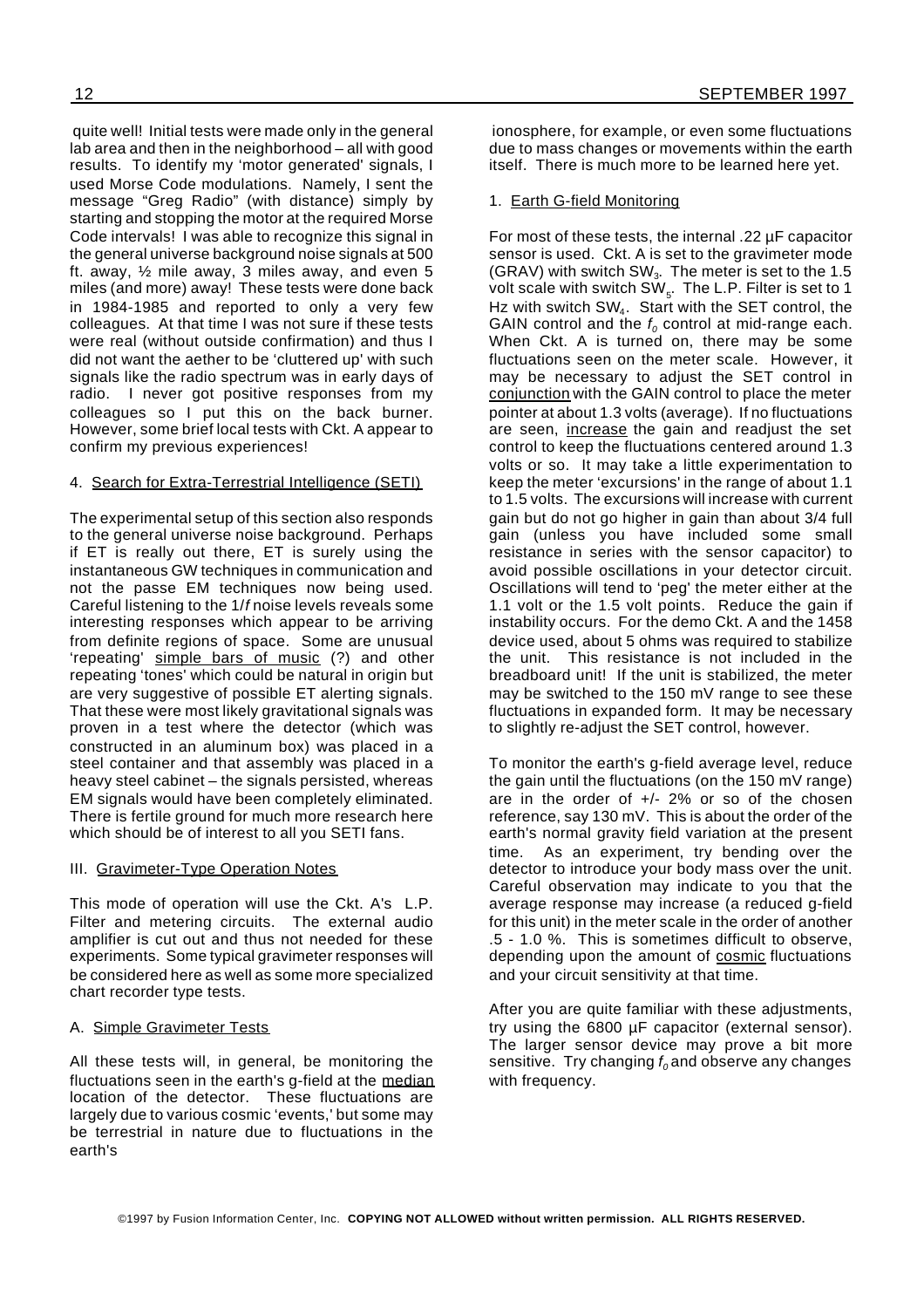#### 2. 1/*f* Noise Response

Re-adjust Ckt. A at the highest *f 0* (fully CW) and best sensitivity. Keep the average response near 130 mV. Use either 1 Hz or 10 Hz on the L.P. Filter. You will notice that the fluctuations may occur quite often but the amplitude will be quite small. Slowly reduce  $f_c$ with a (CCW) turning of the control. Note that as the frequency of response is being reduced, the fluctuations are increasing in amplitude. Although the circuit gain is also a function of *f<sup>0</sup>* , the excursions will increase in amplitude much faster than the circuit gain increases. This behavior is the so-called 1/*f* noise effect and it is related to the fact that the unit is responding to fewer but more massive supernovae (i.e., increasing amplitudes) as the circuit response frequency is reduced. Again, this effect will require proper adjustments for observance.

#### B. Some Chart Recorder Tests

The tests given here were made with D'Arsonalmeter type chart recorders; first, because those are the units I have, and second, the large inertia of these coil movements tends to smooth out the GW signal responses, this eliminating much of the annoying fine structures to been seen. The rapid response time of the potentiometric-type recorders will include too much fine structure and thus the traces are very noisy. The general system used in these tests of Ckt. A is given in Fig. 2. For the socalled 'fast' scans I used an old Esterline-Angus spring-driven Model 424-A unit, while the so-called 2- D responses were obtained with a Rustrak Model 288.

#### 1. Fast Scans with the Esterline-Angus recorder

Ckt. A is used here in the gravimeter mode with the L.P. Filter in the 10 Hz position, the SET control about mid-range, and the *f<sup>0</sup>* control set at mid-range initially. The gravimeter output is coupled through a single double-diode off-set to the Esterline-Angus recorder (running at 3" per minute) as shown in Fig. 2. Using techniques as given in section A (above), adjust the  $f<sub>0</sub>$  control (in conjunction with SET) to obtain maximum excursions on the Esterline-Angus unit. Since Ckt. A is operating at low-levels for the 1458 bipolar device, the responses on the recorder will be quite limited (only about +/- .5 inch maximum) and thus will not show much interesting responses. This is because the large meter coil in the Esterline-Angus recorder requires a higher voltage output to be effective. For the experimenter interested in further pursuing these rapid astronomical responses, it is recommended that detector Ckt. #75 as described in the January 1989 edition of the Radio-Electronics

Experimenter's Handbook be used instead. The writer normally uses that circuit in his 'fast' astronomical signal observations. That circuit will easily resolve 'structures' in the Milky Way Galaxy, such as nearby star systems as well as 'black holes,' supernovae, and other interesting structures. It will also 'see' structures very deep in space. Optical and radio astronomers take note! All in real time, too!

#### 2. Two-dimensional (2-D) scans with the Rustrak 288

The adjustments as given above in section (1) are also generally used for the 2-D responses except that Ckt. A is coupled to the Rustrak 288 recorder unit running at ½" per hour. Again, adjust *f 0* and SET controls for maximum excursions on the Rustrak unit. Thus, *f<sup>0</sup>* will generally be somewhere in the 600-700 Hz range. In the tests of Ckt. A mode here, there was much deep space structure seen in the scan width of about ½ inch. Again, those truly interested in this type of astronomical observation would have better results using Ckt. #75 or any of the other gravimeters previously published. Ckt. A, while effective in this application, is also limited in output level responses.

IV. Conclusions

Ckt. A does serve as an introduction to GW signal detection techniques, but as already mentioned, it has some limitations. For those interested in these techniques, a number of articles and notes are available from Rex Research Archives, The International Tesla Society, Radio-Electronics, and Untapped Technology in Review. A list of such references will be prepared in the future.

Good luck and experimenting to all!

#### **ANEUTRONIC NUCLEAR REACTIONS**

By Hal Fox and Shang-Xian Jin

Figure 1 is a chart of the nuclear reactions which can occur when an **Original Nucleus** is bombarded by various types of particles. The chart is plotted so that the y-axis represents the increasing number of protons with increasing y and the x-axis represents an increasing number of neutrons with increasing x. If you add the number of neutrons and the number of protons (adding the values of x and y) you obtain the mass number for the element represented by x,y position of the nucleus in that position.

Assume that the original nucleus can be bombarded (or can be injected) with the following particles: neutron (*n*), proton (*p*), deuteron (*d*), alpha particle or <sup>4</sup>He nucleus (*á*), tritium nucleus (*t*), <sup>3</sup>He nucleus(<sup>3</sup>He), and gamma ray (*ã*). The diagram indicates the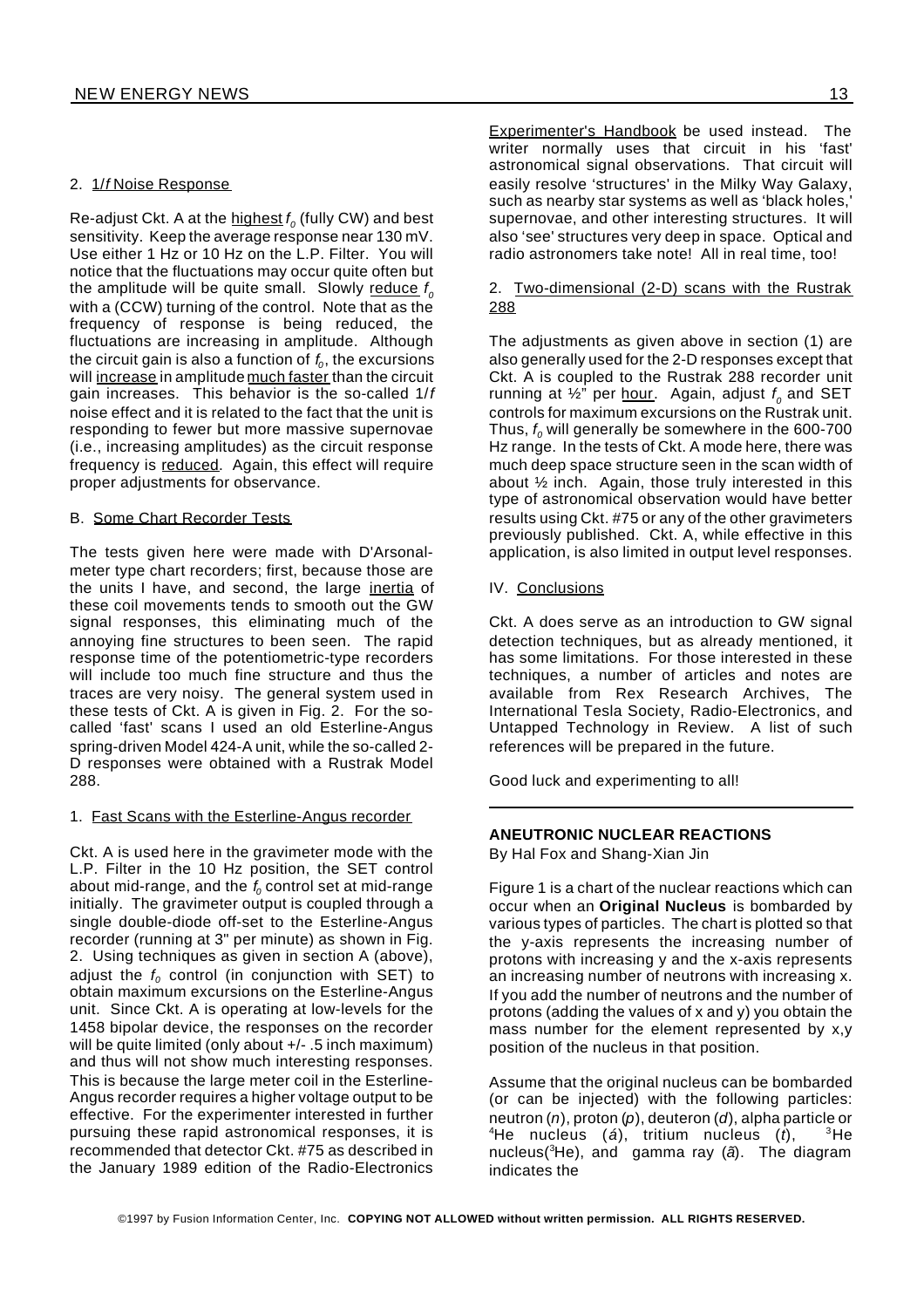incoming particle ( , ) outgoing particle for each resulting new location in this table of nuclides. Note the (*n,n*) means a neutron is absorbed (incoming) and a neutron is released (outgoing). In this case there is no change in the position of the original nucleus in the table -- in other words, the original nucleus has no more nor less protons and no more nor less neutrons. If a proton is absorbed by the original nucleus the mass number increases by one proton which is shown as one block up on the diagram. In this block is the label (*p,ã)* . This means that the original nucleus has become a different element (one more proton in the nucleus) and that the nucleus would emit a gamma ray. Of the thirtytwo possible reactions, using the designated particles, **there are only seven in which neutrons are not involved as either the absorbed particle or an emitted particle. With protons as the injected particle, there are only two of the reactions that do not involve an emitted neutron as shown in Fig. 1.**

#### number of neutrons

|      | $\alpha$ , 3n                  | $\alpha$ , 2n<br>$3$ He, n           | $\alpha$ , n                         |      |
|------|--------------------------------|--------------------------------------|--------------------------------------|------|
|      | p, n                           | p, y,<br>d, n<br><sup>3</sup> He, np | $\alpha$ , np<br>t, n<br>$3$ He, $p$ |      |
| p, t | p, d<br>$p, pn$<br>$n, 2n$     | Original<br><b>Nucleus</b><br>n, n   | d, p<br>п, ү,<br>t, np               | t, p |
| p, a | n, t<br>$\gamma$ , np<br>n, nd | n, d<br>Y, P<br>n, np                | $n$ <sub>3He</sub>                   |      |
|      | $n, \alpha$<br>$n, n^3$ He     | $n, \frac{3}{16}$<br>n, pd           |                                      |      |

#### Fig. 1 Displacements Caused by Nuclear **Bombardment Reactions**

These two possible proton-injected nuclear reactions are characterized by one additional proton absorbed and the emission of an alpha particle, or the absorption of a proton and a gamma out. These reactions can be described in a convenient notations:

<sub>z</sub>A<sup>a</sup>(p,á)<sub>z-1</sub>B<sup>a-3</sup> and <sub>z</sub>A<sup>a</sup>(p,ã)<sub>z+1</sub>B<sup>a+1</sup>

where z and a are the atomic number and atomic weight of the target nucleus A, and B is produced nucleus. The (*p,á*) reaction causes the original nucleus to be in a position on the chart of nuclides at one less proton (down one) and two less neutrons

(left two slots on the x-axis). The (*p,ã*) reaction causes the new nucleus to appear one block up on the diagram. For most of the heavy nuclides both the (*p,á*) and (*p,ã*) reactions are exothermic; for intermediate nuclides the (*p,á*) reaction could either be exothermic or endothermic depending on the specific reaction. The (*p,ã*) reaction usually have lower yield than the (*p,á*) reaction.

It is important to note that most of the nuclides that are created by the absorption of a proton are unstable. One of the purposes of a Chart of Nuclides is to provide data on the stability of all nuclides that have even a few microseconds existence. In such a table, the nuclides are often identified by colors so that one can immediately discern if the nuclide is stable. If the nuclide is partly stable, then a good chart provides the half-life of the element and the method of decay into a more stable form. In many cases, the injection of one particle into the massive nucleus results in **fission** of the compound nucleus. With this nuclear fission many combinations of elements are possible.

As an example, we consider the possibility of protoninduced aneutronic transmutation of a heavy radioactive element, such as thorium. If the following nuclear processes could occur through (*p,á*) or (*p,ã*) reactions in some special environment, then the long-lived radioactive thorium could be transmuted to short-lived nuclides, without involving neutrons, and result in stable elements in a short time period. From considering the energy, baryon number and charge conservation, a possible proton induced aneutronic/agamma process might be:

$$
{}_{90}Th^{232} (p,\hat{a}){}_{89}Ac^{229} (p,\hat{a}){}_{88}Ra^{226} (p,\hat{a}){}_{87}Fr^{223} \rightarrow {}_{88}Ra^{223}
$$
\n
$$
{}_{\hat{a}\hat{7}, 21.8\ m} (p,\hat{a}){}_{87}Fr^{220} \rightarrow {}_{85}At^{216} \rightarrow {}_{83}Bi^{212} \rightarrow {}_{84}Po^{212} \rightarrow {}_{82}Pb^{208},
$$
\n
$$
{}_{\hat{a}, 27.4\ s} \quad {}_{\hat{a}, 0.3\ ms} \quad {}_{\hat{a}\hat{7}, 7\ m} \quad {}_{\hat{a}, 45\ s} (p,\hat{a})
$$
\nor\n
$$
{}_{90}Th^{232} + 4p \rightarrow {}_{82}Pb^{208} + 7 {}_{2}He^{4} + 2 {}_{-1}e^{0},
$$

where the lower figures represent the mode of decay and the half-life of the element preceeding the  $\rightarrow$ ;

and aneutronic process but with gamma rays might be:

$$
{}_{90}Th^{232}(p, \hat{a}) {}_{89}Ac^{229} \rightarrow {}_{90}Th^{229}(p, \hat{a}) {}_{89}Ac^{226}(p, \tilde{a}) {}_{90}Th^{227}
$$
  

$$
\hat{a}^{-}, 1.04 h
$$
  

$$
(p, \hat{a}) {}_{89}Ac^{224} \rightarrow {}_{87}Fr^{220} \rightarrow {}_{85}At^{216} \rightarrow {}_{83}Br^{212} \rightarrow {}_{84}Po^{212} \rightarrow {}_{82}Pb^{208},
$$
  

$$
\hat{a}, 2.7 h \quad \hat{a}, 27.4 s \quad \hat{a}, 0.3 ms \quad \hat{a}^{-}, 1.009 h \quad \hat{a}, 0.298 \text{ ps}
$$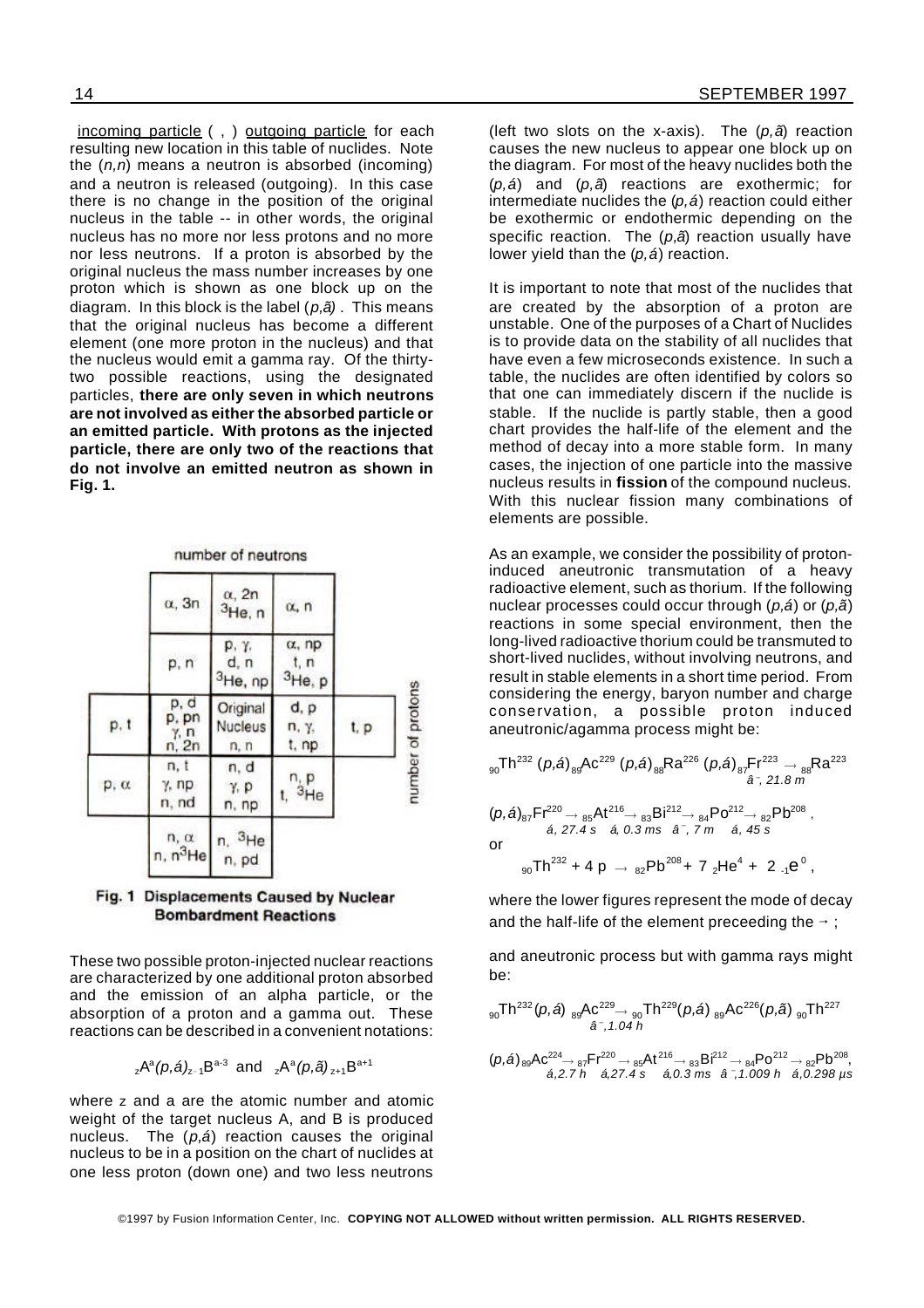$$
{}_{90}Th^{232}(p, \tilde{a})_{91}Pa^{233}(p, \acute{a})_{90}Th^{230}(p, \tilde{a})_{91}Pa^{231}(p, \acute{a})_{90}Th^{228}
$$
\n
$$
(p, \tilde{a})_{91}Pa^{229}(p, \acute{a})_{90}Th^{226} \rightarrow {}_{88}Ra^{222} \rightarrow {}_{86}Rn^{218} \rightarrow {}_{84}Po^{214}
$$
\n
$$
\acute{a}, 30.6 \text{ m} \quad \acute{a}, 38 \text{ s} \quad \acute{a}, 35 \text{ ms}
$$
\n
$$
\rightarrow {}_{82}Pb^{210}(p, \acute{a})_{81}Th^{207} \rightarrow {}_{82}Pb^{207}
$$
\n
$$
\acute{a}, 163.7 \text{ µs} \quad \acute{a}^{-}, 4.77 \text{ m}
$$

etc., where h=hours, m=minutes, s=seconds, ms=milliseconds and µs=microseconds. These are only three examples of more than a hundred possible chain of transmutations.

With continued injection of protons, further nuclear transmutation of Pb might also be possible, for example:

$$
{}_{82}Pb^{208}(p,\hat{a}) {}_{81}Tl^{205}(p,\hat{a}) {}_{80}Hg^{202}(p,\hat{a}) {}_{79}Au^{199}(p,\hat{a}) {}_{78}Pt^{196},
$$
  

$$
{}_{82}Pb^{208} + p \rightarrow {}_{29}Cu^{65} + {}_{54}Xe^{144},
$$
  

$$
\rightarrow {}_{22}Ti^{50} + {}_{61}Pm^{159},
$$

etc., where Xe-144 is produced in a gas state and Pm will quickly decay by *â* <sup>–</sup> emissions to stable <sub>65</sub>Tb<sup>159</sup>.

The end result of these nuclear reactions is the production of Helium (He), Lead (Pb) and other various elements including Au, Pt,...,Cu and Ti **without the production of neutrons.**

It must be noted that except the (*p,á*) and (*p,ã*) reactions, the proton could also induce (*p,d*) and (*p,t*) reactions which are endothermic for most of the nuclides. For example, a possible proton induced aneutronic/agamma process might be

$$
{}_{90}Th^{232} (p,t) {}_{90}Th^{230} (p,t) {}_{90}Th^{228} (p,t) {}_{90}Th^{226} \rightarrow {}_{6,30.6}Rn {}_{6,36}S
$$
  

$$
{}_{86}Rn {}_{84}^{218} \rightarrow {}_{84}Po^{214} \rightarrow {}_{82}Pb^{210} (p,t) {}_{82}Pb^{208}
$$
  

$$
{}_{6,35}Rn {}_{84}^{218} \rightarrow {}_{6,163 \mu S}^{8} (p,t) {}_{82}Pb^{208}
$$

In this process the energy, baryon number, charge, spin, parity and isospin are conserved. Actually, for any (p,t) reaction of nucleus with even-even nuclei (an even number of protons and an even number of neutrons), all the above conservation laws are conserved.

Furthermore, any hydrogen environment always contains small amounts of deuterium(~0.15%), and, therefore, along with proton induced nuclear reactions the deuteron-induced (*d,á*), (*d,ã*), (*d,p*) and (*d,t*) reactions are also possible. And the injection proton(or deuteron) into massive nuclei might result in fission of the compound nuclei. All possible reactions of this kind would constitute hundreds of

possible chains of transmutations. The probability of each transmutation chain would, in general, not be equal, and most possible chains of transmutations would be determined by experimental results.

The basic conditions in which above transmutation processes could occur is that there exists an environment in which a large amount of hydrogen (and therefore protons) would be available and where there would exist some mechanism of proton acceleration. A high-energy proton accelerator can directly provide these conditions. It is, however, too expensive to build and use. The ability to create lowenergy nuclear reactions has opened up a new way to transmute nuclides. Some specially-designed, aqueous electrolytic cell or electrical-discharge device (vacuum or non-vacuum) with special electrodes in a special hydrogen-rich environment can be used. The **plasma-injected nuclear transmutation** might provide a mechanism of proton acceleration in such cells or devices. Countless electron charge-clusters generated from fractoemission of electrons in or near the surface and intersurface of the brittle electrode and from collapsing bubbles in the near surface of an electrode could ionize hydrogen and pick up and carry minute fraction of protons and be accelerated to a high enough energy by a local electric field to produce nuclear reactions. These charge-clusters are unlimited mini-accelerators provided by nature and can probably be used to transmute nuclear waste.

In summary, there are methods by which nuclear reactions can occur without the production of neutrons**.** To the persons well-qualified in nuclear physics, this statement is readily acceptable. What is surprising is the fact that in metal hydrides or in some hydrogen-rich environments, nature seems to prefer the *(p,á)* or (*p,t*) reactions over the (*p,n*) or (*p,pn*) reactions. The experimental results, as shown by the Patterson cell and the Cincinnati Group's cell, are that rather complex nuclear reactions can take place in these special reactor cells without the production of significant neutrons**.** However, the authors are equally sure that by the selection of certain variables, including the target material, that neutrons can be produced. **The important scientific fact supported by experimental results is that nuclear reactions can take place without the production of neutrons.** Furthermore, the combination of both endothermic and exothermic reactions implies that some of these complex nuclear reactions could take place without the production of large excess thermal energy. This fact was one of the findings of some experiments using the plated spheres and the electrochemical cell invented by Dr. James Patterson.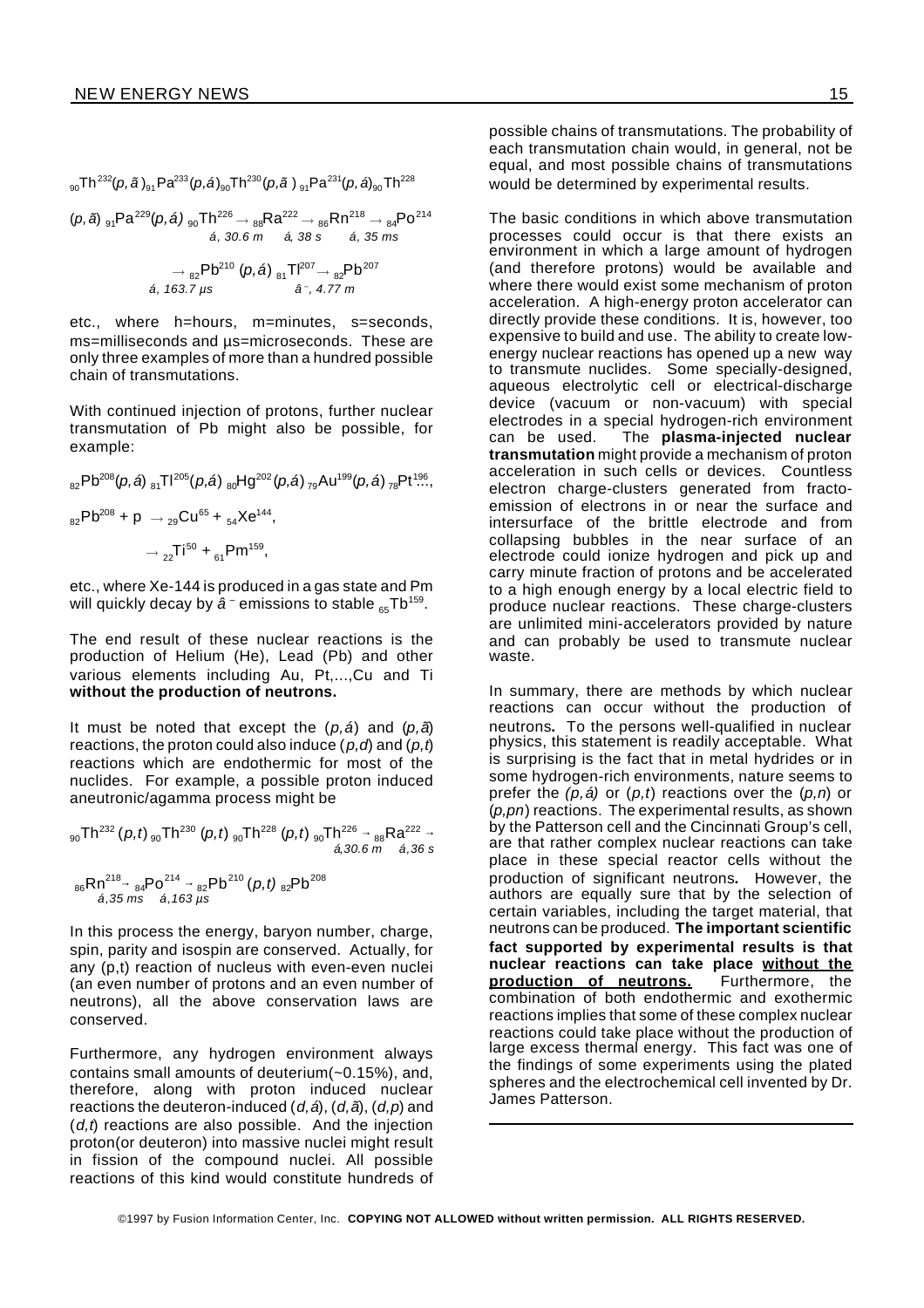#### **BENIGN NEGLECT**

Wingate A. Lambertson, Ph.D. June 30, 1997

A few of us in the new energy field have been threatened and harassed. Most of us have just been ignored – we have been victims of benign neglect. John Ed Pierce, a Kentucky newspaper columnist, wrote that what the children of today need the most is "benign neglect." I was struck by the analogy between today's children and the United States energy business.

We were visited recently by our youngest granddaughter and her mother. The mother said, "I think we will go to Ireland next year for our vacation." Our granddaughter responded, "I want to go to Hawaii." Her mother came back with, "You have already been to Hawaii!" How well we remember visits by our grandchildren when they said, "I am bored, what are we going to do next, Grandma?" They did not know how to entertain themselves.

We have had the energy industry with us since the discovery of oil and the Edison Electric Company formation. Emphasis on alternative forms of energy began in this country when Eugene Wigner from Princeton and Leo Szilard from Columbia University, visited Albert Einstein while he was on vacation in Long Island during July, 1939 and wrote the famous Einstein letter to President Roosevelt. This resulted in an initial nuclear grant of \$6,000 in late 1940. After the Japanese attack on Pearl Harbor this program took off, leading to development of the atomic bomb, the development of nuclear submarines, and commercial nuclear power plants. Our government's alternative energy effort today is the responsibility of the Department of Energy and is carried out through industrial contractors and a system of National Laboratories.

The crisis of World War II led to the development of a vast energy industry which, after almost 60 years, is still a child of the U.S. Government. It has been pampered and protected just as are our children of today.

Our present world crisis is of an entirely different nature than that of the expansive dreams of Hitler or of the Japanese Empire. World governments are just beginning to learn about the potential threat of global warming. Unfortunately, this time, those of us in the United States are the "bad guys," as 20 percent of pollutants blamed for global warming originate in the United States. If we wish to protect our way of life, we have to do something differently.

I have a personal interest in the global warming threat, since in 1997 tropical storm "Josephine" resulted in Gulf of Mexico waters coming within four inches of our living room floor.

The problem has gained the attention of President Clinton and in a New York speech, he described forecasts of an ocean rise of two feet or more in the next 100 years. He expects to develop a program to meet this problem in time for the Kyoto meeting at the end of this year.

Specifics given by the President are to have the Department of Energy oversee a program to install solar-energy panels in a million homes by 2010 and to prod National Laboratories to develop technologies to end reliance on polluting energy sources.

This is not very comforting to me to learn that those organizations responsible for such waste are going to save our future. Hundreds of billions of dollars have been wasted on fast breeder reactors, high temperature fusion energy generators and the super collider over the past 40 years. They have had solar energy programs for over 20 years and still need another 14 years to electrify one million homes.

Our National Academy of Science declared cold fusion to be fraudulent and has successfully prevented federal support to inventors working in the field. The U.S. Patent Office had refused to grant cold fusion patents until Dr. Patterson had one granted through oversight.

The New Energy field has grown through this benign neglect while the Department of Energy is rapidly becoming irrelevant. National laboratory scientists, those children of the explosion of research in high energy physics and those who teach that new energy research is a fraud, will find it difficult to change and embrace that which they have ridiculed.

Who are we going to select to represent us to carry the letter to President Clinton? The obvious organization to originate the letter is the Institute for New Energy

**The Law of Conservation of Experts** For each and every expert, there is an equal and opposite expert.

from Duncan, *Nexus*, Aug/Sep 1997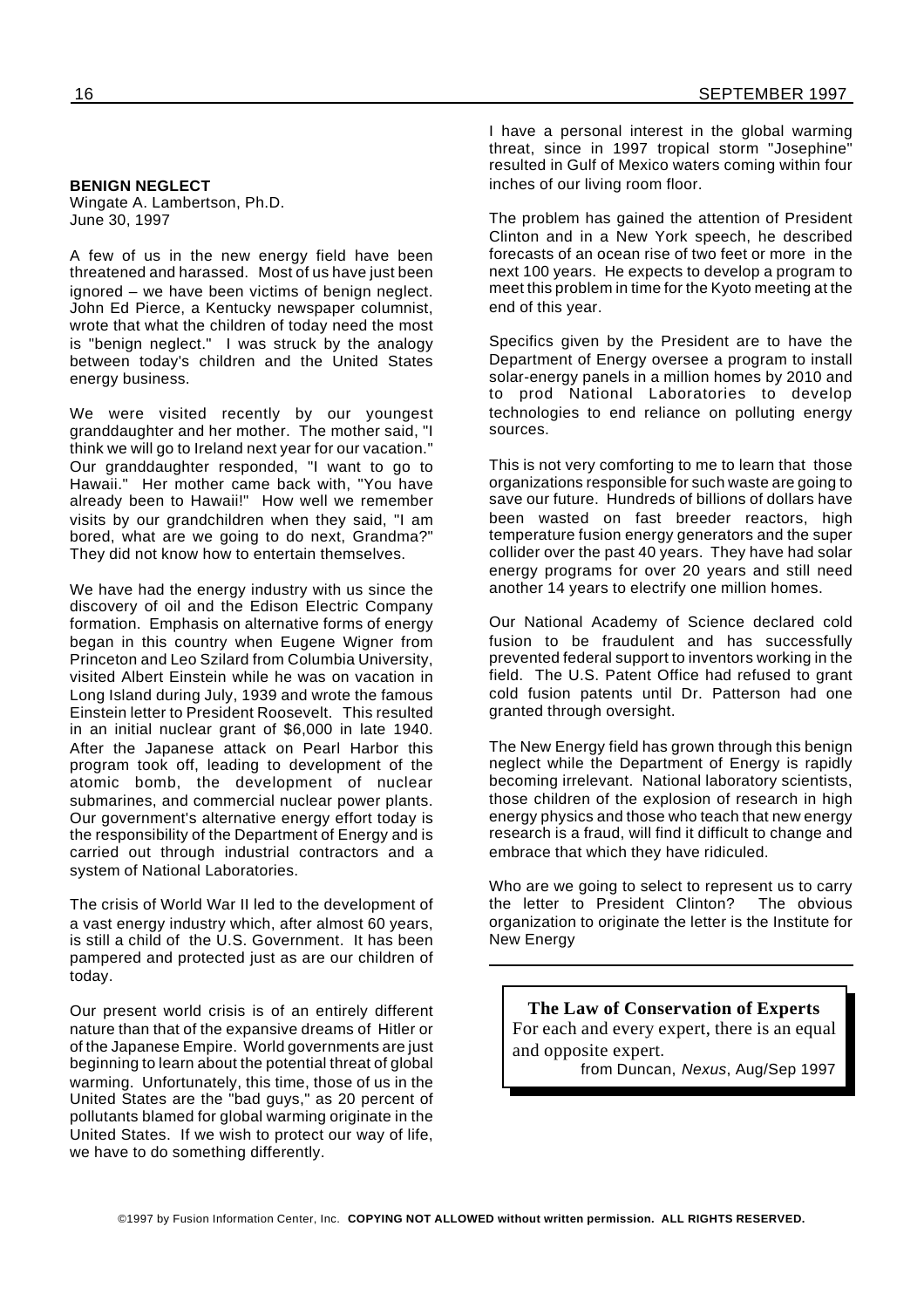## LETTERS to the Editor

#### E-MAIL FROM SHANE MCKELVEY

Dr. Bailey, President of INE,

First, let me offer my compliments on the New Energy website. It's an enlightening pleasure to find so much information of such quality at one location. All I can say is, I hope you and yours can keep up this great work.

Another thank-you is also in order here. I have been interested in alternative energy research, alternative viewpoint political and social criticism and action for a long time. The challenge made throughout the INE website to get off the couch and DO something has now become too difficult to resist.

The PADRAK notion of self-education is imperative. Media, both commercial and publicly funded, seem to have little interest in exploring or promoting ideas and inventions whose basis falls outside the main stem of "accepted public discourse." Any challenge to the scientific or political status quo seems to die out of self-censorship or outright interference from commercial/political interests. One must turn to sources like the INE to find information and direction.

As far as action is concerned, I'm in the process of researching what my best course might be. Not being a physicist, mathematician or trained engineer, I do not feel qualified to critique the work of people who are attempting reasoned reinterpretations of Einsteinian relativity, for example. At the other end of this spectrum of discourse, I'm also at a loss to offer much insight into things like the Methernitha generator. Not sufficiently in tune with The Force, I suspect. I do, however, have computer experience, some writing and research ability of a general journalistic nature and mechanical/electronic design and fabrication skills. Also, I have access to machine shop tools and techniques. Perhaps there is some role for me in prototype fabrication, independent verification of experiments and/or devices, and perhaps "fair witness" reporting of any results. Like you, my interest is in workable solutions, not speculation. To paraphrase the line from the movie Jerry McGuire,"Show me the hardware!" [That's one of the prime objectives of INE. –Ed.]

Presently, I earn my living by doing quality assurance testing of personal computer software. This is momentarily convenient, but not in line with my long term goals which involve promoting decentralized political and economic power through the development and promotion of alternative energy and "right livelihood". If you have the time and inclination, perhaps you can respond with suggestions as to possible directions I might take.

There are a couple of comments and suggestions with which I'd like to conclude:

A valuable addition to the INE website would be information on some of the more successful but less esoteric alternative energy technologies that are now being developed or commercialized. There's a lot of good, solid work being done that is of value. I'm thinking of fuel cell technology such as that being sold by Ballard of Vancouver, BC (whose customers include Daimler Benz), hydrogen in general with news on high density storage (the work of Baker & Rodriguez of Northeastern University who claim development of a material making possible on-board vehicle storage capable of delivering 5000 mile range as reported in the Hydrogen & Fuel Cell Letter), and solar hydrolysis, specifically the "Holy Grail" breakthrough work being done by Kogan, et al. at the Weizmann Institute in Rehovot, Israel. [Can you summarize these developments for *NEN*? – Ed.]

Other interesting things are happening with technology that's been around for decades photovoltaics. Enron (the natural gas/electricity giant) is building a PV array in Nevada for the purpose of supplying electricity to the grid at rates comparable to existing alternatives. There goes the Old Party Line about how PV will "always be too expensive to supply more than a tiny fraction of our total electricity." I take it as a hopeful sign that a hard-nosed, profit maker like Enron is punching holes in the wall of received wisdom. At Western Washington University in Bellingham, the Advanced Vehicle Research program at the engineering school there is working on thermo-photovoltaic gensets for automotive application. These use high efficiency combustion of methane (possibly hydrogen?) to heat a ceramic photon emitter that excites the PV array inside the power unit. I could go on and on. (Already have)

The danger I see in what INE is attempting is being drawn into the sucking muds of Internet conspiracy delusions. You seem to have the altogether rational view that there's lots of hanky panky in the smoke and shadows surrounding alt.energy/free energy, but that it's not all being directed by an unseen, all-powerful hand. Active suppression, lack of funding, Patent Office pranks, "national security" B.S., scientific skepticism and paradigm limitations all play a role. INE is working mostly in the realm of the "almost, but not quite" real. **Aethereal wind and anti-gravity are**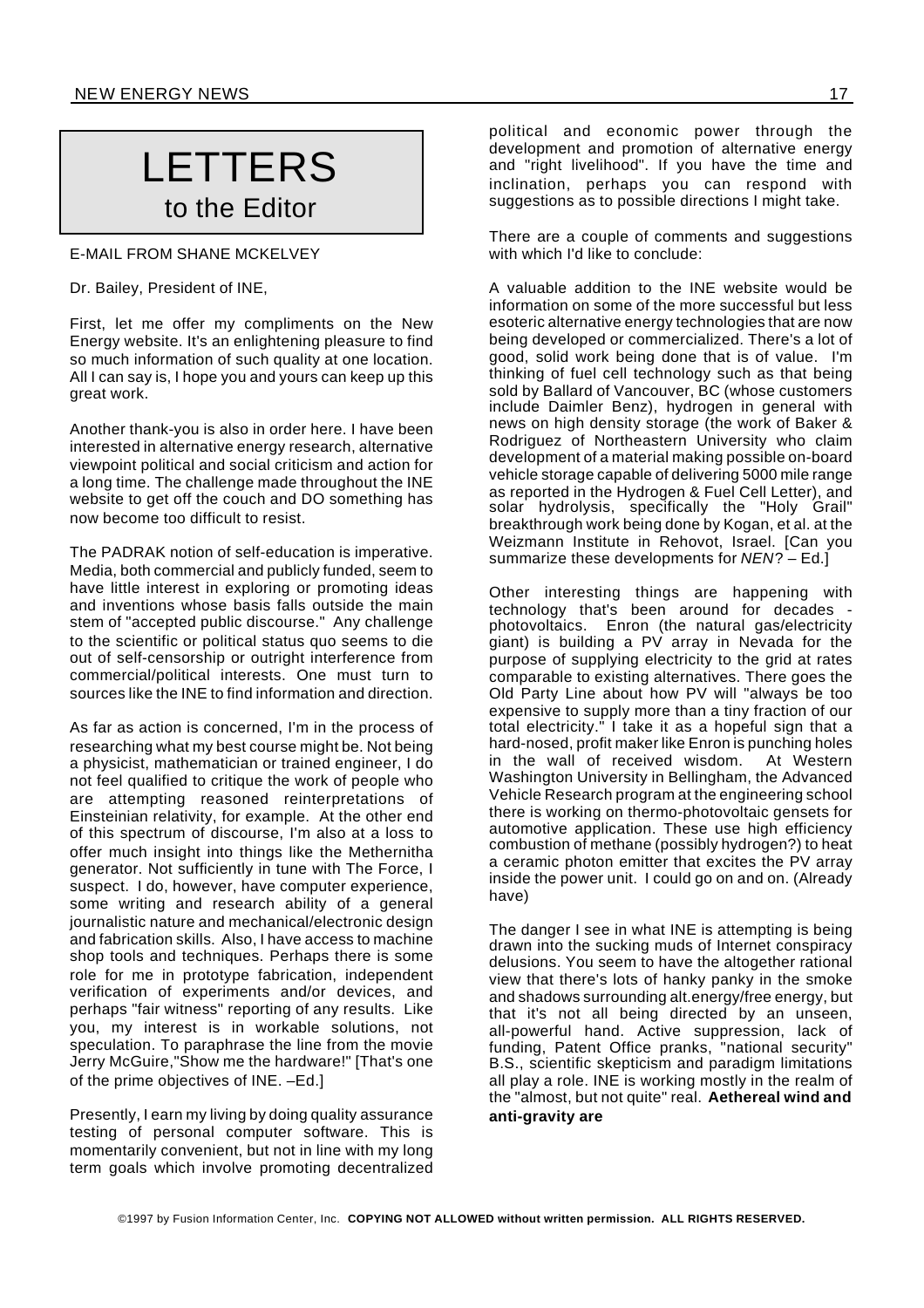**concepts that spook the herd, the media, the government. Not to discuss these things is no alternative, but if they are to be evaluated seriously it's best to do so on dry land and not on the thin ice of anecdotes about CIA sponsored death threats, mysterious fires, bombs going off, planes crashing, official harassment, etc.** [Excellent advice, which INE tries diligently to observe. –Ed.]

Now, I don't doubt for a moment that this sort of thing goes on. We live in a country seemingly run by murderous thieves who enjoy the use of limitless public resources, but pointing this out is not going to make New Energy goals more achievable. That's why I suggest offering data and links to New Energy stories (in addition to the tribulations endured by numerous researchers) that show signs of success in spite of possible threats to the status quo. Success in related areas suggests the possibility of the necessary revolution in the energy economy. A major mind trap and excuse for inaction is when people say things like "we could have clean, safe, locally produced power today, but the government won't let it happen." To @#\$% with the government [supposed interference].

No corrupt government [bureaucrats] or thug elite can permanently stop people from buying a better car, or a community fuel cell. Even if it happens to run on a clean, renewable, freely available chemical fuel. Because ten years hence, that's what I'm going to be driving, that's what I'm going to be using to light my home, even if I have to build the %\*@! things myself.

Thanks for your precious time. Shane McKelvey

#### **LETTER FROM THE NETHERLANDS**

As a response to the questions in your Editorial, "What are the Characteristics of the Aether?" by Hal Fox (*NEN*, vol 5, no 1, May 1997, p 14). [Responses indicated by bullets.]

If there is an aether, what are the characteristics of that aether?

My view is this: the aether is built out of particles with no mass and no dimension, the particles are unlimited small. All particles attract each other. All matter is built of aether. Atoms and all other matter are balanced systems of interaction of taking and dumping aether. Gravity is the flow of aether into the matter. With this theory you can explain everything! Such as: Black holes, Gravitation. So now build a Super Super computer to simulate this. Then we can see the inside of electrons, protons, and other particles.

1. The aether is a fluid-like medium in which all matter resides.

› All matter is built of aether.

3. The earth spins in the aether but (similar to the fundamental notion of fluid mechanics) there is little relative motion between the earth's surface and the aether. (See Michelson-Morley's experiment for measuring the speed of light).

No, by gravitation the aether flow goes inside earth (all matter attracts aether – this is gravitation).

5. "Waves," such as light waves, travel at about 3 x 10<sup>10</sup> centimeters per second. However, light of different frequencies travels at different speeds. The speed of light is measured near massive objects. The speed of light in interstellar space may be different.

The speed of light is all the same but the density of the aether is not. If the aether is denser, the light wave must travel longer (speed of light is slower). If the aether is less dense, the light waves go faster because the waves don't have to penetrate so much aether (speed of light is faster).

6. Light photons can interact with electrons and increase or decrease the mass of the electrons. (See Quantum Mass Theory Compatible with Quantum Field Theory, by Petar K. Anastasovski & Trevor M. Benson, c1995, Nova Science Publishers, Inc.).

Yes, photons can increase mass of an electron because if they interact they can increase the gravity of the electron, the electron grows until the mechanism of dumping aether in the form of aether or photons or other particles is back online (or there is a balance). The mass of the electron is back to normal then.

8. The aether is increased by all type of radiated electromagnetic phenomena. The aether is decreased by small but finite interactions with matter (possibly more intense interactions are found in massive bodies such as planets and suns).

Aether is not increased by radiated electromagnetic phenomena, because in magnetic fields aether is taken and given back (there is only a flow).

9. The aether flow through ferro-magnetic materials is the fundamental cause of magnetism.

Aether flow is magnetism (with different frequencies).

Bas Groenendijk (19), from the Netherlands E-mail me: 114390jg@student.eur.nl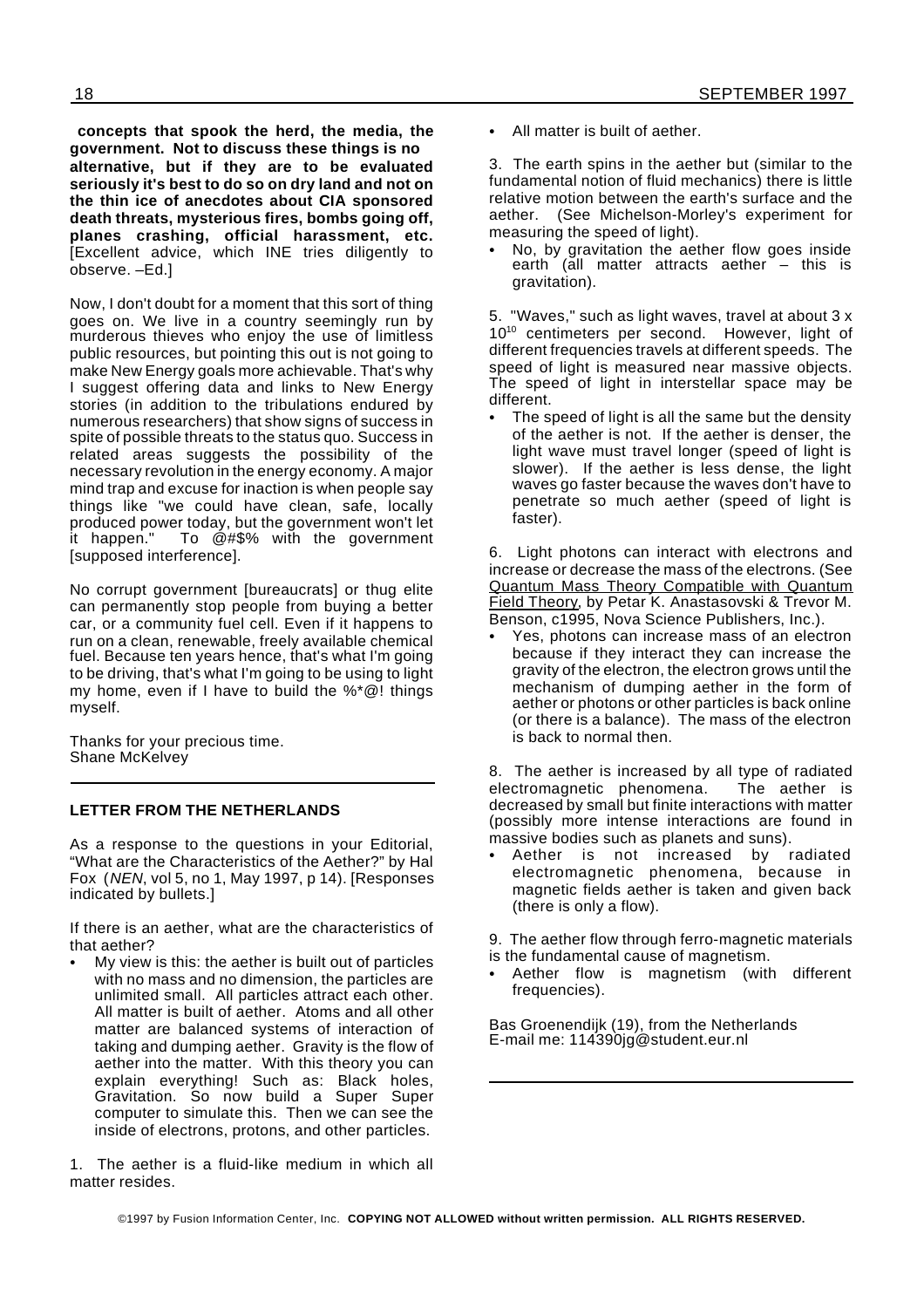#### **LETTER FROM NIK ZARICK**

Greetings from Connecticut. I hope you all are well and enjoying the summer.

I received a letter from you pertaining to my much enjoyed complimentary subscription to *NEN*. I have been receiving *NEN* and I do find it helpful in my research. I must admit that a lot of it is way over my head. Yet I seem to always find something that I can connect to my work.

I was very pleased when *NEN* published my letter and my heart smiled at your response.

I do wish that *NEN* focused more on alternative, lowtech energy production, such as wind, small scale hydro., active and passive solar, biomass and cogeneration systems. I am trying to amalgamate user friendly / off grid energy systems within my architectonic studies.

I do find the majority of the articles interesting and brilliantly written and I have a deep respect for the authors. I hope that you will continue my comp. sub. for which I will be very grateful. Good luck in all that you do. The world needs *NEN* and like publications. Thank you for enlightening me.

With Respect, Nik Zarick CT Dept. Corrections

Dear Nik,

Thank you for your letter. We enjoy hearing from our readers. We will continue your subscription for another year.



Russian Academy of Science, Russian Physical Society, Nuclear Society of Russia, Russian Chemical Society, Lomonosov Moscow State University, Peoples' Friendship University of Russia, and the Moscow State Technical University present:

#### **5TH RUSSIAN CONFERENCE ON COLD FUSION AND NUCLEAR TRANSMUTATION (RCCFNT-5)** September 28 to October 5, 1997

To be held at Hotel Olimpiyskiy in Dagomys near Sochi on the Black Sea

Program of the Conference includes: Experimental Researches of Cold Fusion and Nuclear Transmutation; Cold Fusion and Nuclear Transmutation theoretical models; Cold Fusion applied technologies and devices.

The registration fee of \$1200 covers: Registration fee, Conference proceedings, transportation to and from Airport in Moscow, Hotel stay in Moscow (2 days), transportation by train to and from Sochi, Hotel at Sochi, daily meals (3) from Sept 25 to Oct 8. If you want to take part in the Conference, please inform the Chairman Yu. Bazhutov, by E-mail or fax immediately for arrangement of your transportation from Moscow to Sochi, and hotel accommodations.

We will meet you at the Moscow Airport from Sept 25 to noon Sept 26, if you will give us your flight information. Projected date of return flight from Moscow is from afternoon of Oct 7 to Oct 8.

Contact: Yu. Bazhutov, Chairman of RCCFNT-5 P.O. Box 169, Erzion Center 105077 Moscow, Russia Phone, (011) 95-464-78-81, (011) 95-939-18-28 Fax, (011) 95-939-29-91, (011) 95-954-02-28 E-mail: sukhanov@srdlan.npi.msu.su

The International Assoc. for New Science *presents the*

### **8th INTERNATIONAL FORUM ON NEW SCIENCE**

9-12 October 1997 – Denver, Colorado The Doubletree (Red Lion) Hotel

Lectures  $\triangle$  Kinetic Displays  $\triangle$  Exhibits Workshops  $\triangle$  Bookstore  $\triangle$  Banquet Sunday Focus on Health & Healing

Register Early and Save For information on the Forum contact: International Assoc. for New Science 216 Commerce Dr., #4 Fort Collins, CO 80524 970-482-3731 Fax: 970-482-3120 e-mail <science@ians.org> and <www.ians.org>

Hotel information: 1-800-222-TREE (mention IFNS)

©1997 by Fusion Information Center, Inc. **COPYING NOT ALLOWED without written permission. ALL RIGHTS RESERVED.**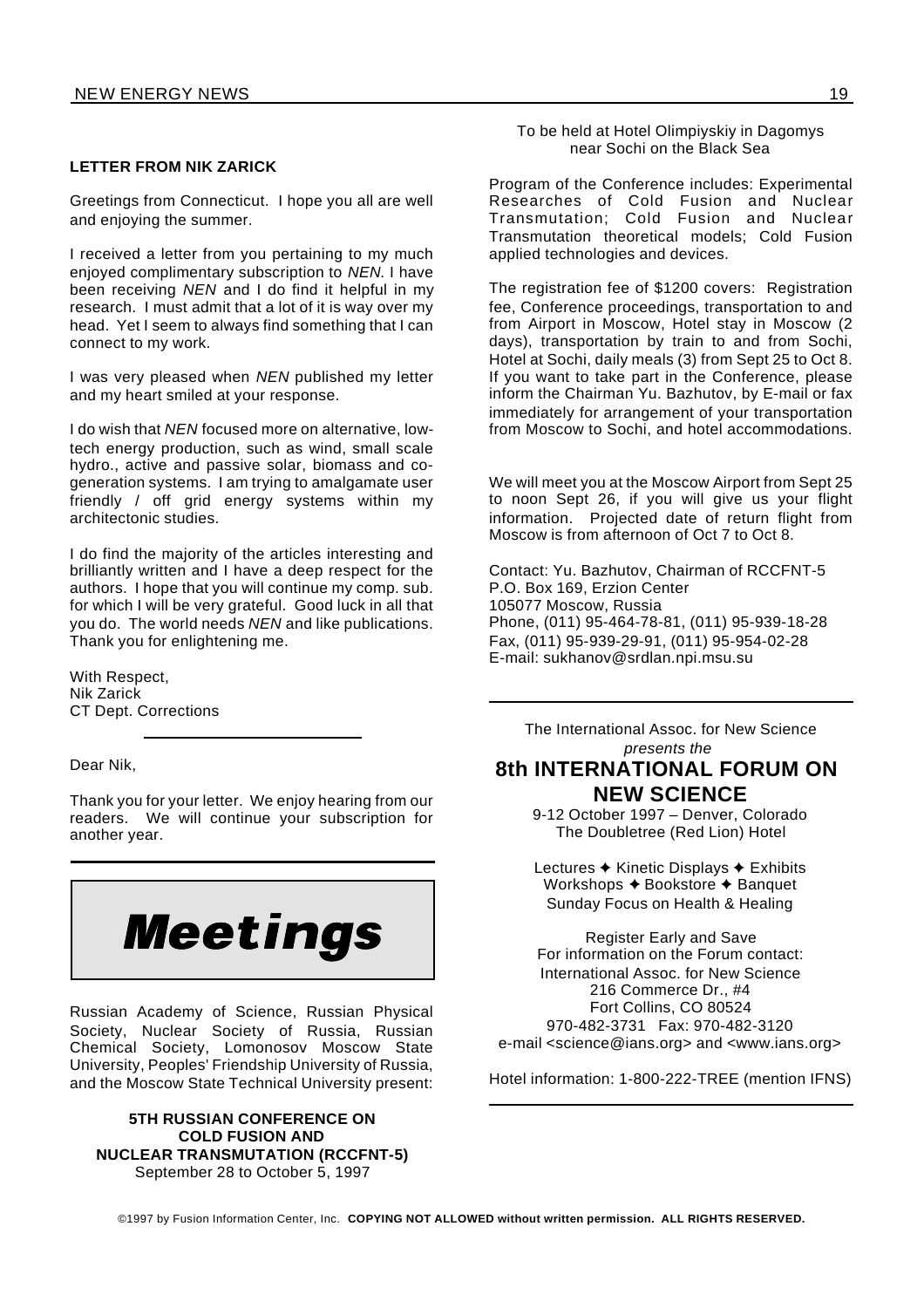#### **ICCF-7 International Cold Fusion Forum Vancouver, B.C., Canada April 19-24, 1998**

With the maturation of the field, ICCF-7 seeks to attract a more diverse audience including additional scientists, research institutes, students, national funding agencies, commercial interests, journalists, and spouses. It is the objective of ICCF-7 to provide a productive international forum for communication and education.

#### **Calendar:**

September 1997: Official call for full, one-page abstracts. Final peer review process begins. December 1997: Final notification to all presenters regarding the format of their presentation.

January 1998: Deadline for final abstracts to be published in ICCF-7 Program Manual and Website. April 1998: Conference. All presenters must hand in their final papers during the conference for timely inclusion in the publication ICCF-7 Proceedings.

A different topic is planned for each day at ICCF-7. An invited presentation with summary review or global implications for the entire field will begin each day's topic, followed by five oral presentations on the topic. Afternoons will be entirely devoted to enhanced poster sessions, which include a 3-5 minute oral preview and summary. A "Top Ten" poster presenters will be selected by the attendees, and each will conduct an expanded 15 minute presentation to the full audience on Thursday afternoon. Three evening workshops will also be held.

Topics include: Heat & Related Products, Nuclear Processes & Products, Materials & Innovative Approaches, and Theory & Nuclear Physics.

For more information or to get on mailing list, contact:

#### ICCF-7 c/o ENECO

391-B Chipeta Way, Salt Lake City, UT 84108 USA Phone (801) 583-2000 Fax (801) 583-6245 jaeger@ENECO-USA.com

### **18th International Symposium on Discharges & Electrical Insulation in Vacuum**

August 17-21, 1998 Eindhoven, The Netherlands Hosted by the Eindhoven University of Technology

**Scientific Program**, Papers will be presented on all aspects of: Fundamentals of Discharges and Breakdown in Vacuum; Vacuum Discharge Devices and Applications; and Vacuum Insulation Technology and Applications.

**Mini-Courses** held parallel with conference: Diagnostics for Vacuum Devices, and Production Technology for Vacuum Insulated Devices

A **technical exhibition** will be held featuring components and systems in the area of vacuum discharge devices and vacuum insulated devices (e.g. vacuum switchgear, vacuum deposition and coating, X-ray and microwave tubes and other beamdevices, high-power devices, and equipment for analysis, monitoring and test purposes).

Hotel accommodation in downtown Eindhoven, a short distance from the University Conference Center, is available through the EUT Conference office at reduced rates.

#### **Information for Authors**

Authors should submit a 250 word abstract by November 1, 1997. Authors of accepted abstracts will be notified in Dec. 1997. Deadline for cameraready manuscripts is April 1, 1998. Accepted papers will be published in conference proceedings, available at the registration. A limited number of accepted papers will be selected for publication, in a modified and extended version, in Special Issues of *IEEE Transactions on Plasma Science* and *IEEE Transactions on Dielectrics and Electrical Insulation.* The working language of the symposium is English. All printed matter will appear in English.

**Correspondence** should be sent to: Carla Schreurs Congress Office ISDEIV'98, Aud.2.26 Eindhoven Univ. of Technology P.O. Box 513 5600 MB Eindhoven, The Netherlands phone: (011)-31-40-247-4849 fax: (011)-31-40-245-8195 E-mail: C.L.A.Schreurs@ieb.tun.nl Website: http://www.ele.tue.nl/evt/isdeiv/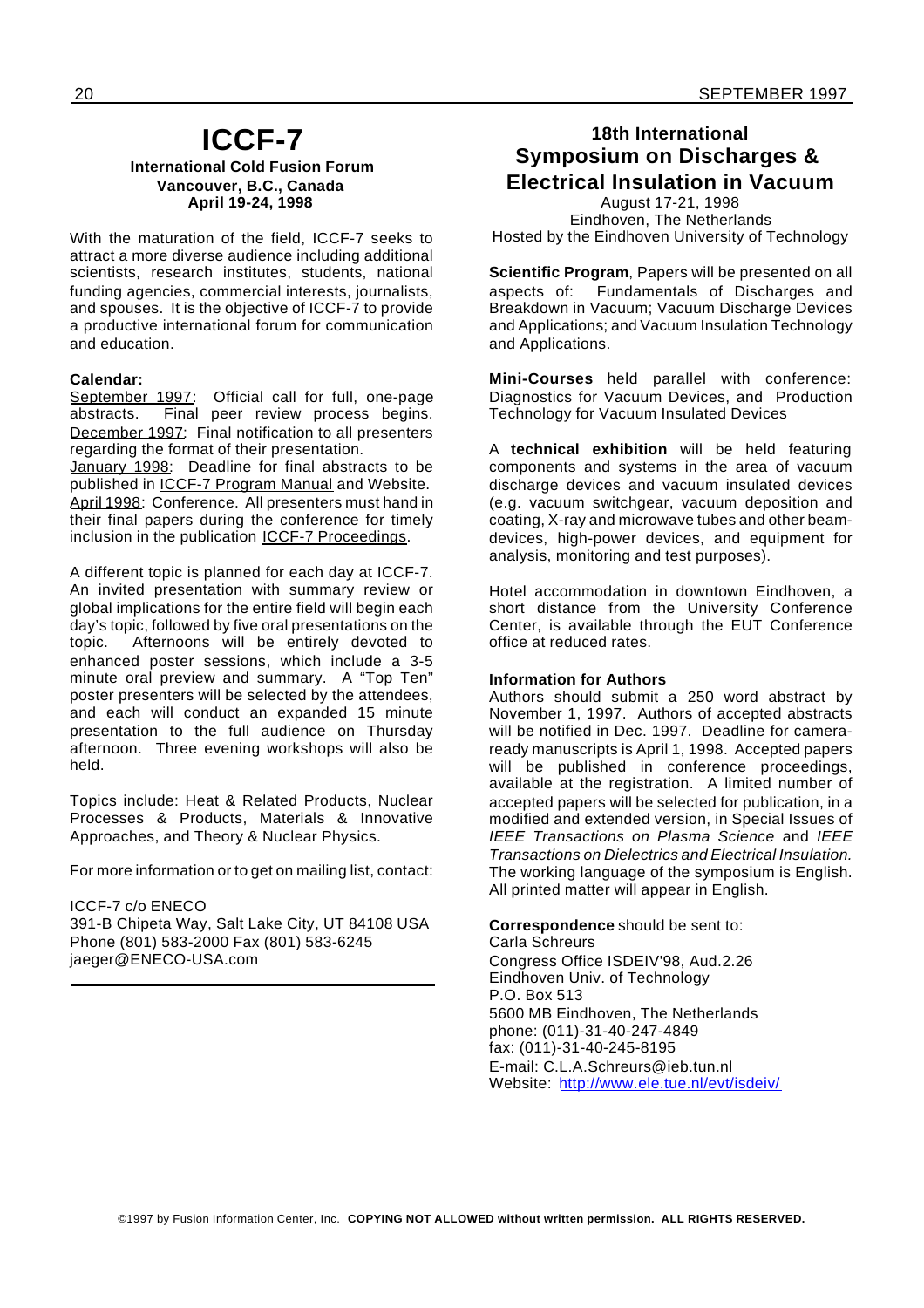## **Commercial Column**

The following companies (listed alphabetically) are commercializing cold fusion or other enhanced energy devices: [Listings with your additional copy, or boxed, for small annual service fee.]

#### **COMPANY**: PRODUCT

**American Pure Fusion Engineering and Supply**: Warren Cooley, 1-800-789-7109 or 503-585-6746. Email to: Coolwar@aol.com

**CAI, Inc.,** CAI has acquired rights to develop and produce a new-type of thermal power based on the controlled production of clean nuclear reactions from micro-miniature tokamaks (provided by nature). Contact through FIC, Voice 801-583-6232, Fax 801-583-2963.

**ENECO**: is in the business of commercializing the exciting new field of low energy induced nuclear reactions in solids via patent licensing, jointventures, and co-operative research. ENECO, University of Utah Research Park, 391-B Chipeta Way, Salt Lake City, Utah 84108 USA. Contact Fred Jaeger, Voice 801-583-2000, Fax 801-583-6245. Email: jaeger@ENECO-USA.com

**Clustron Sciences Corp.**: Contact: Ron Brightsen, 703- 476-8731.

**E-Quest Sciences**: Contact Russ George, FAX 415-851-8489.

**Fusion Information Center (FIC)**: Research and development of new energy systems. The world's most complete resource depository for cold fusion research information, as well as other new energy research including zero-point energy; space energy research; electronic, electromagnetic, and mechanical over unity devices and transmutation. We are the publishers for *New Energy News*, and *the Journal of New Energy.* Voice 801-583-6232, Fax 801-583-2963. Contact Hal Fox.

**Now Marketing LENT-1 Transmutation Kit.**

**Holotec AG**: Clean Energy Technology, contact André Waser, Gen. Mgr., Bireggstrasse 14, CH-6003, Luzern, Switzerland. Phone 011 41-41 360 4485, or Fax 011 41-41 360 4486.

**Hydro Dynamics, Inc**.: Rome, Georgia. Contact James Griggs, Voice 706-234-4111 Fax 706-234-0702.

**JET Energy Technology, Inc.**: Weston, MA. Contact Dr. Mitchell Swartz, Voice 617-237-3625. Fax 617-237-3625.

**Labofex, Experimental and Applied Plasma Physics**: Ontario, Canada. Contact Dr. Paulo N. Correa. Tel 905- 660-1040 Fax 905-738-8427

**Magnetic Power Inc.**: Sebastopol, CA. Contact Mark Goldes, voice 707-829-9391, Fax 707-829-1002.

**Nova Resources Group, Inc**.: Denver, CO. Call Chip Ransford, Phone 303-433-5582.

**UV Enhanced Ultrasound**: Hong Kong. FAX 852-2338-3057.

**"YUSMAR"- Scientific-Commercial Company:** President: Dr. Yuri S. Potapov, 277012 Kishinev, Moldova. Phone and Fax 011-3732-233318.

Note: The Fusion Information Center has been acting as an information source to many of these companies. We expect to augment our international service to provide contacts, information, and business opportunities to companies considering an entry into the enhanced energy market.

#### **INFORMATION SOURCES**

Academy for New Energy (ANE) 216 Commerce Drive, Ste. 4, Fort Collins, CO 80524. Tel. 970-482-3731

*ANE Newsletter*, quarterly publication of ANE, edited by Robert Emmerich.

*Advanced Energy Network Newsletter*, quarterly. Advanced Energy Network, P.O. Box 691, Rondebosch 7700 Capetown, Rep. South Africa.

*Cold Fusion*, monthly newsletter, edited by Wayne Green, 70 Route 202N, Petersborough, NH 03458.

*Cold Fusion Times,* quarterly newsletter published by Dr. Mitchell Swartz, P.O. Box 81135, Wellesley Hills MA 02181.

Home Page: http://world.std.com/~mica/cft.html

*Cycles*, a R&D newsletter, published by Dieter Soegemeier, Editor, GPO Box 269, Brisbane, QLD.4001, Australia. Phone/Fax: +61 (0)7 3809 3257.

*Electric Spacecraft Journal*, quarterly, edited by Charles A. Yost, 73 Sunlight Drive, Leicester, NC 28748.

*Electrifying Times*, 3/year magazine. 63600 Deschutes Market Rd, Bend, OR 97701 541-388-1908, Fax 541-388-2750, E-mail <etimes@teleport.com> www.teleport.com/~etimes/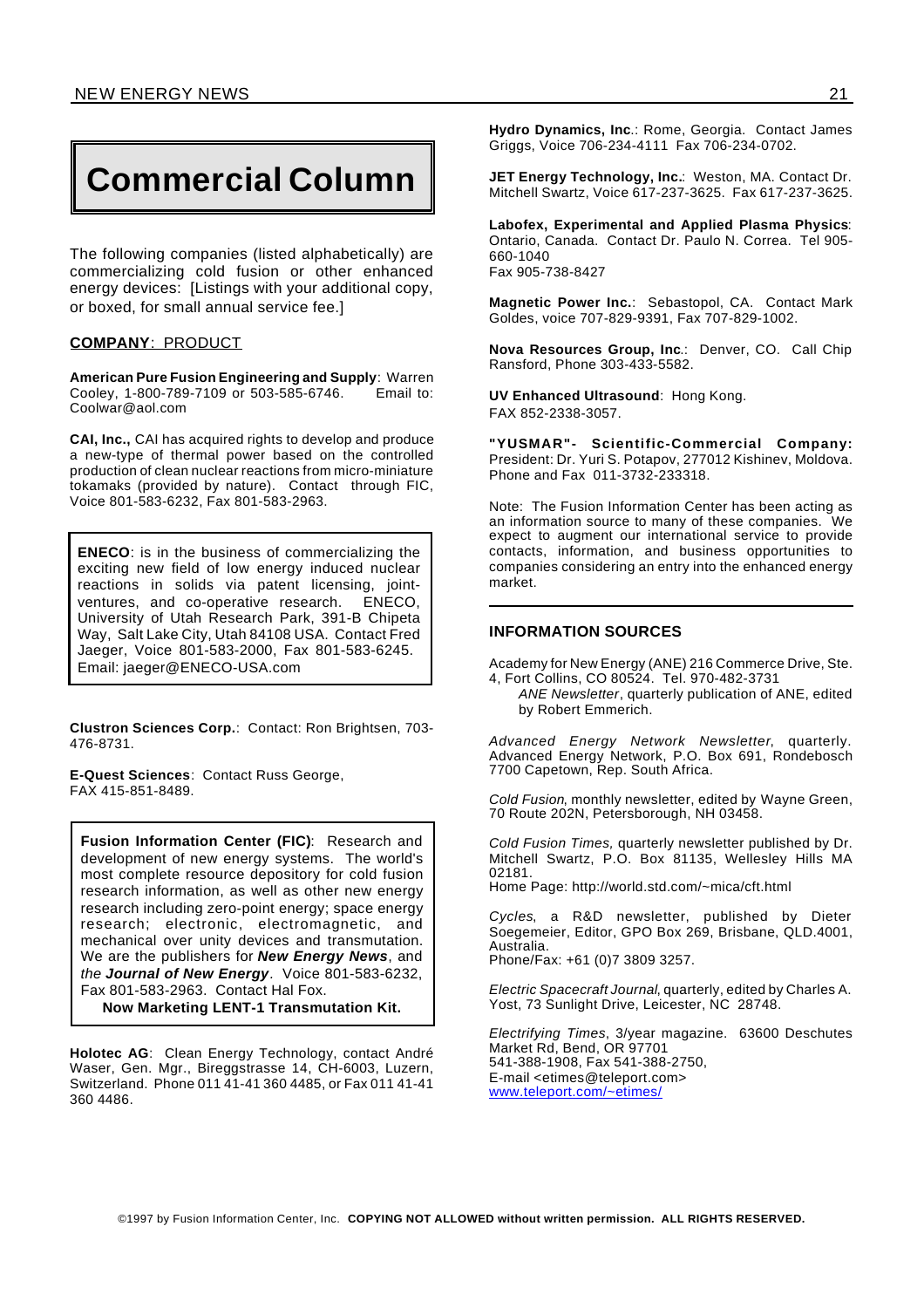*Fusion Facts* has become a section in the *Journal of New Energy*.

*Fusion Technology,* Journal of the American Nuclear Society, edited by Dr. George Miley, 555 N. Kensington Ave., La Grange Park, IL 60525.

*Infinite Energy,* bi-monthly magazine. P.O. Box 2816, Concord, NH 03302-2816. Voice: 603-228-4516. Fax: 603-224-5975 E-mail 76570.2270@compuserve.com

**Institute for New Energy (INE),** organization to promote and help find funding for new energy research. Visit our **Home Page**: www.padrak.com/ine/ which contains many important scientific papers and current reports on all areas of research. E-mail: halfox@slkc.uswest.net

or ine@padrak.com

Salt Lake City, Utah. Voice 801-583-6232, Fax 801-583-2963.

> *New Energy News* monthly newsletter for INE, highlighting the research and development in the worldwide new energy arena. Edited by Hal Fox.

*Journal of New Energy***,** quarterly, presenting papers representing the new areas of energy research, leading-edge ideas in the development of new energy technology, and the theories behind them. Published by the Fusion Information Center, Inc. Editor: Hal Fox. Address & phone above.

KeelyNet BBS - Jerry Decker, 214-324-3501 Internet: www.keelynet.com E-mail: jdecker@keelynet.com

*Planetary Association for Clean Energy Newsletter*, quarterly, edited by Dr. Andrew Michrowski. 100 Bronson Ave, # 1001, Ottawa, Ontario K1R 6G8, Canada. Web page: http://energie.keng.de/~pace

*Space Energy Journal*, quarterly, edited by Jim Kettner & Don Kelly, P.O. Box 1136, Clearwater, FL 34617-1136.

The above list of commercial and information sources will be growing. New listings will be added as information is received. Send information to *NEN*, P.O. Box 58639, Salt Lake City, UT, 84158.

Press Release from Laplacian Press

#### **A.D. Moore's Electrostatics Classic Is Back in Print**

A.D. Moore once again shares his enthusiasm for electrostatic experimentation in the authoritative and enjoyable book, Electrostatics: Exploring, Controlling, and Using Static Electricity, 2nd ed. First published in 1968 as part of MIT's Science Study Series, the second edition includes the never before published Dirod Manual, a handbook for building your own electrostatic generator.

This fascinating classic, written by the pioneer of modern electrostatics, takes the mystery out of electrostatics with clear, concise explanations of the theory behind the spark. It is especially prized for its numerous demonstrations of electrostatic phenomena, some of which have never been explained. It includes: all fundamentals – ions, charge, capacitors, corona; 25 demonstrations; how to build your own generator; industrial applications; atmospheric and other natural effects; plus, an opportunity to learn from the master of the demonstration who has influenced countless inventors and teachers. With no distracting mathematical proofs, it can be enjoyed by anyone from high schooler to industry professional. Laplacian Press, April 1997. ISBN: 1-885540-04-3, 248 pages, 94 figs, soft cover, \$14.95.

For details, contact Electrostatic Applications, 16525 Jackson Oaks Dr., Morgan Hill, CA 95037. Tel: (408) 779-7774, Fax: (408) 779- 3638, e-mail: electro@electrostatic.com.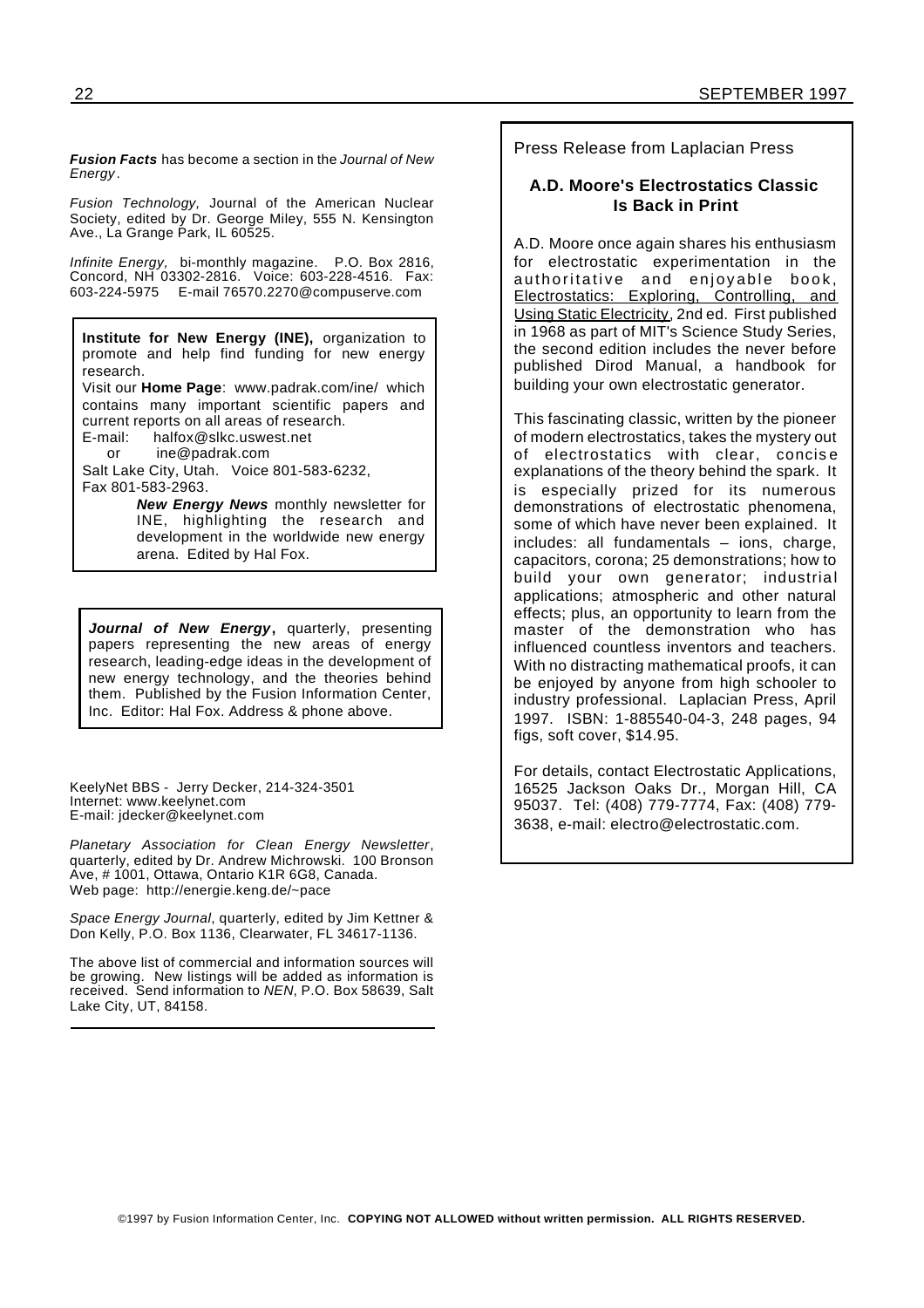#### ADVERTISEMENT

The Fusion Information Center is pleased to announce its appointment as an authorized distributor for the **Cincinnati Group's Low-Energy Nuclear Transmutation Kit**.

## **BECOME ONE OF THE WORLD'S FIRST TRANSMUTATION EXPERTS**

Being heralded as "The scientific discovery that will change the world!" **the production and marketing of the RADIOACTIVE REMEDIATION KIT – LENT-1 ushers in the scientific paradigm shift that has been forecast by many new-energy experts.** The purchase and use of this kit is the first important step for your company to become a leader in transmutation energy in the New-Energy Age.

Here is what you get with the **LENT-1 KIT**:

- 1. Specially machined, Closed-cell, Zirconium **Electrolyte Chamber**
- 2. The **Trenergy Power Supply.**
- 3. Complete Instructional Manual.
- 4. Access to experienced transmutation personnel for technical assistance.

5. Full year's subscription to *Infinite Energy, New Energy News,* and *Journal of New Energy.* These publications will be the leading source of additional information about the latest new developments in this exciting science.

6. A money-back guarantee if this equipment cannot transmute selected elements under proper operation.

**You can attain a new profession for less than the cost of a used car or a week's special technical seminar.** Your company can become a new-energy leader. Each person and each company has three choices for this new technology:

#### **Fight it. Ignore it. Lead it.**

**LEADERS: Please phone, write, or fax for price and delivery information**. **INVESTORS:** Opportunties exist for qualified investors. Phone for offering memorandum.

customers may also request information by email: **halfox@slkc.uswest.net**

For price and delivery information about the **LENT-1 KIT** call, fax, or write to: **TRANSMUTATION KIT**, P.O. Box 58639, Salt Lake City, UT 84109. Voice 801-583-6232. Fax 801-583-2963. International